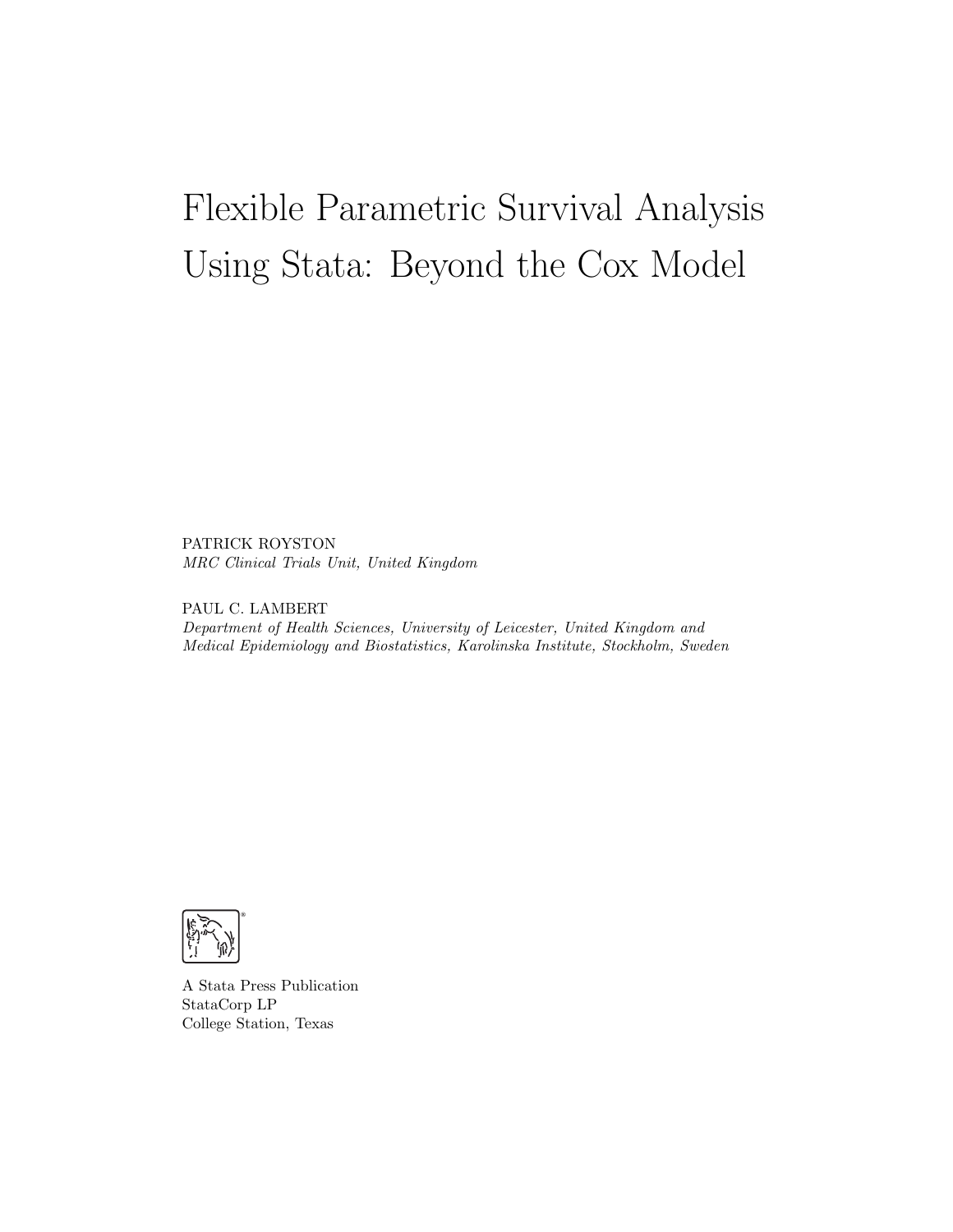

Copyright  $\odot$  2011 by StataCorp LP All rights reserved. First edition 2011

Published by Stata Press, 4905 Lakeway Drive, College Station, Texas 77845 Typeset in L<sup>AT</sup>FX  $2\varepsilon$ Printed in the United States of America 10 9 8 7 6 5 4 3 2 1

ISBN-10: 1-59718-079-3 ISBN-13: 978-1-59718-079-5

Library of Congress Control Number: 2011921921

No part of this book may be reproduced, stored in a retrieval system, or transcribed, in any form or by any means—electronic, mechanical, photocopy, recording, or otherwise—without the prior written permission of StataCorp LP.

Stata, **STaTa**, Stata Press, Mata, **mata**, and NetCourse are registered trademarks of StataCorp LP.

Stata and Stata Press are registered trademarks with the World Intellectual Property Organization of the United Nations.

 $\mathbb{F}\to \mathbb{F}$ 2 $\varepsilon$  is a trademark of the American Mathematical Society.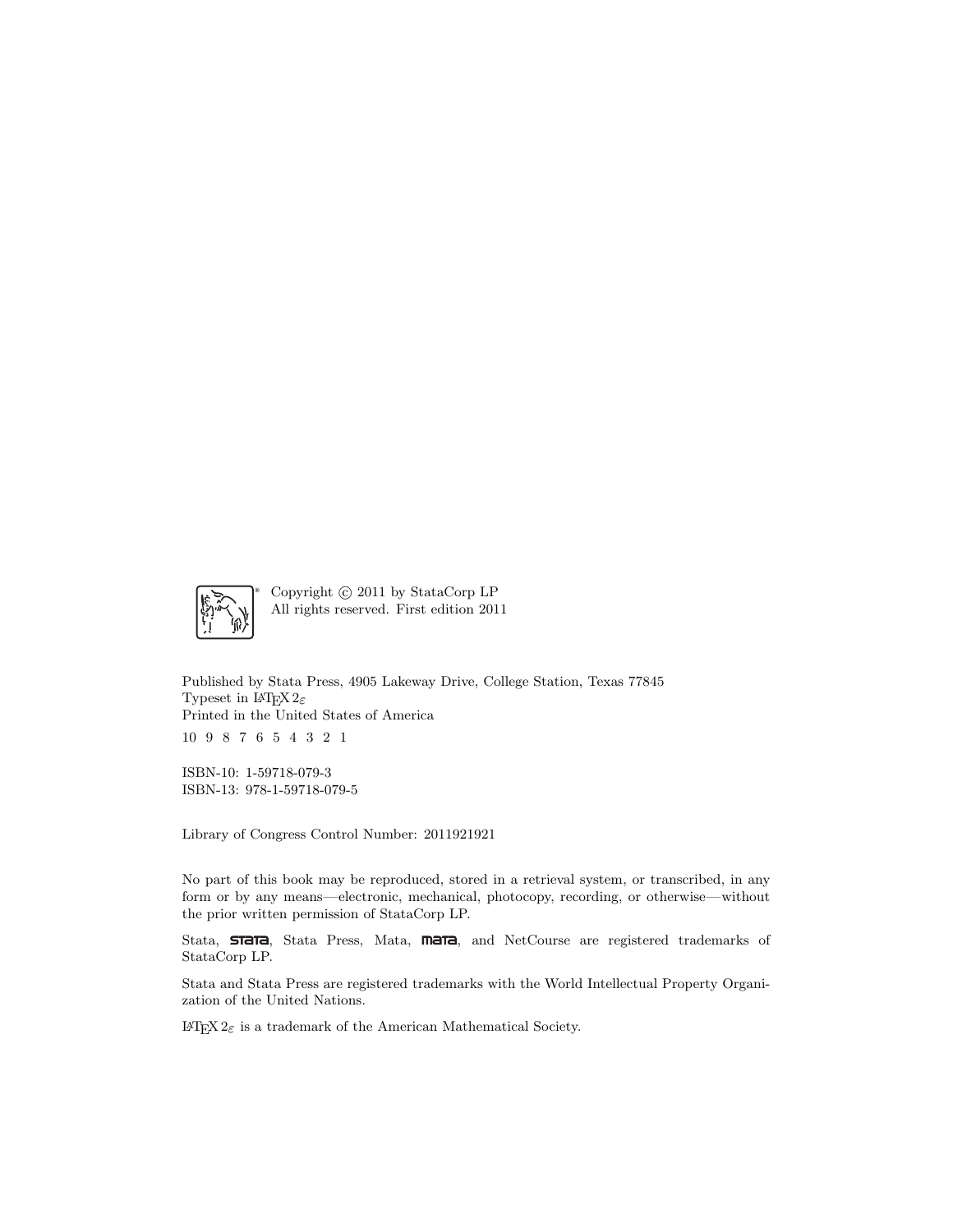## **Contents**

|              | List of tables<br>xiii |                 |                                                                                      |                |  |  |  |
|--------------|------------------------|-----------------|--------------------------------------------------------------------------------------|----------------|--|--|--|
|              |                        | List of figures |                                                                                      |                |  |  |  |
|              | Preface                |                 |                                                                                      |                |  |  |  |
| $\mathbf{1}$ |                        | Introduction    |                                                                                      | 1              |  |  |  |
|              | 1.1                    |                 |                                                                                      | 1              |  |  |  |
|              | 1.2                    |                 | A brief review of the Cox proportional hazards model                                 | $\mathbf{2}$   |  |  |  |
|              | 1.3                    |                 |                                                                                      | $\overline{2}$ |  |  |  |
|              |                        | 1.3.1           | Estimating the baseline hazard                                                       | $\sqrt{2}$     |  |  |  |
|              |                        | 1.3.2           | The baseline hazard contains useful information $\ldots \ldots$                      | $\overline{5}$ |  |  |  |
|              |                        | 1.3.3           | Advantages of smooth survival functions                                              | $8\,$          |  |  |  |
|              |                        | 1.3.4           | Some requirements of a practical survival analysis $\dots \dots$                     | 9              |  |  |  |
|              |                        | 1.3.5           | When the proportional-hazards assumption is breached                                 | 10             |  |  |  |
|              | 1.4                    |                 | Why parametric models? $\dots \dots \dots \dots \dots \dots \dots \dots \dots \dots$ | 13             |  |  |  |
|              |                        | 1.4.1           | Smooth baseline hazard and survival functions $\ldots \ldots$                        | 13             |  |  |  |
|              |                        | 1.4.2           |                                                                                      | 13             |  |  |  |
|              |                        | 1.4.3           |                                                                                      | 13             |  |  |  |
|              |                        | 1.4.4           |                                                                                      | 13             |  |  |  |
|              |                        | 1.4.5           |                                                                                      | 14             |  |  |  |
|              |                        | 1.4.6           |                                                                                      | 14             |  |  |  |
|              | 1.5                    |                 | Why not standard parametric models? $\ldots \ldots \ldots \ldots \ldots$             | 14             |  |  |  |
|              | $1.6\,$                |                 |                                                                                      | 16             |  |  |  |
|              |                        | 1.6.1           | Estimation (model fitting) $\ldots \ldots \ldots \ldots \ldots \ldots$               | 16             |  |  |  |
|              |                        | 1.6.2           | Postestimation facilities (prediction) $\ldots \ldots \ldots \ldots$                 | 17             |  |  |  |
|              | 1.7                    |                 |                                                                                      | 17             |  |  |  |
|              |                        |                 |                                                                                      |                |  |  |  |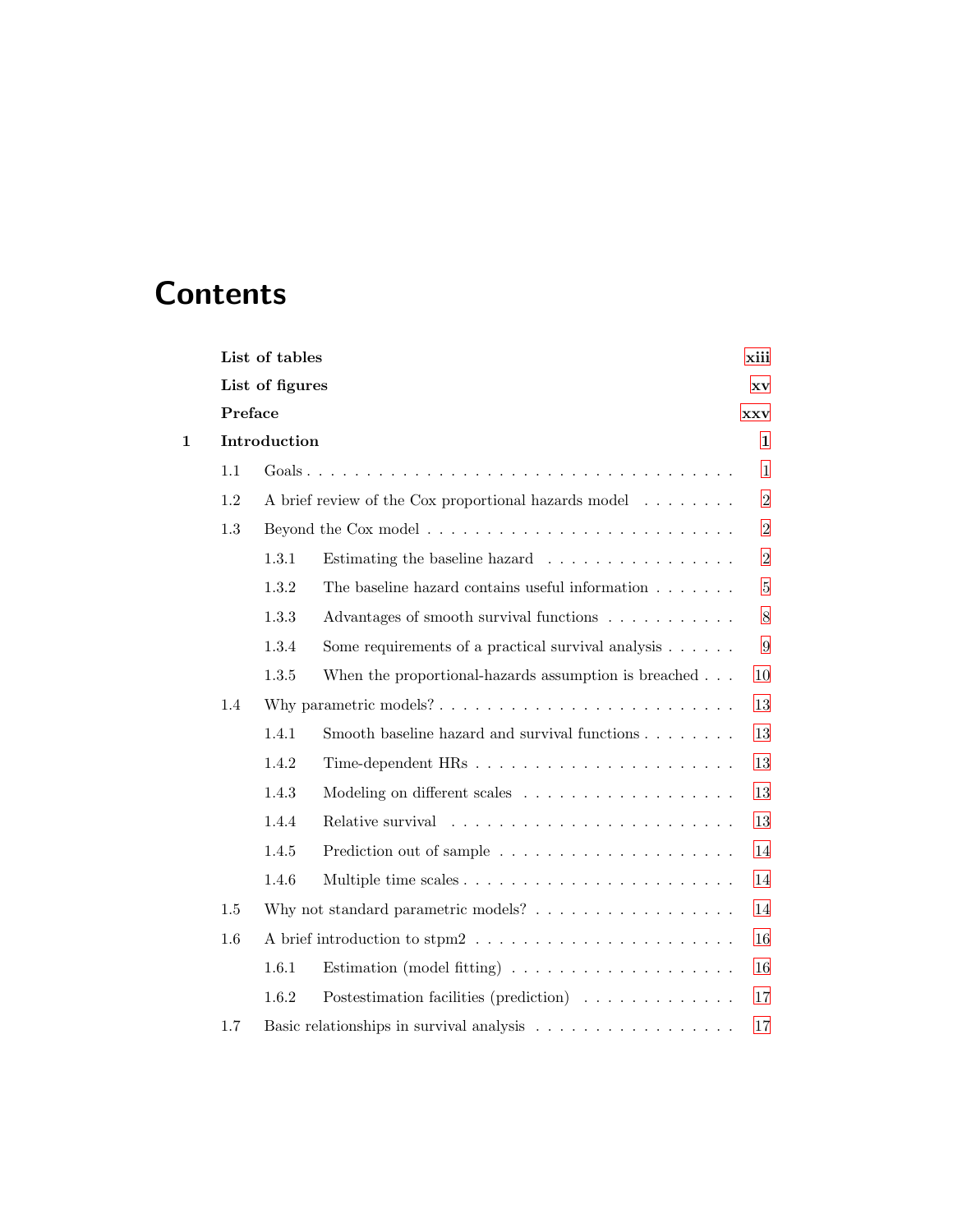#### vi Contents

|          | 1.8     | 18                                                                                                  |  |
|----------|---------|-----------------------------------------------------------------------------------------------------|--|
|          | 1.9     | 19                                                                                                  |  |
|          | 1.10    | 20                                                                                                  |  |
|          | 1.11    | 21                                                                                                  |  |
| $\bf{2}$ |         | Using stset and stsplit<br>23                                                                       |  |
|          | 2.1     | 23                                                                                                  |  |
|          | 2.2     | 23                                                                                                  |  |
|          | 2.3     | Syntax of the stset command $\ldots \ldots \ldots \ldots \ldots \ldots \ldots$<br>24                |  |
|          | 2.4     | Variables created by the stset command $\ldots \ldots \ldots \ldots \ldots$<br>25                   |  |
|          | $2.5\,$ | 25                                                                                                  |  |
|          |         | 26<br>2.5.1                                                                                         |  |
|          |         | Using the scale() option $\ldots \ldots \ldots \ldots \ldots \ldots \ldots$<br>$27\,$<br>2.5.2      |  |
|          |         | 2.5.3<br>Date of diagnosis and date of exit $\ldots \ldots \ldots \ldots \ldots$<br>27              |  |
|          |         | 2.5.4<br>Date of diagnosis and date of exit with the scale () option.<br>28                         |  |
|          |         | Restricting the follow-up time $\dots \dots \dots \dots \dots \dots$<br>29<br>2.5.5                 |  |
|          |         | 2.5.6<br>31                                                                                         |  |
|          |         | 32<br>2.5.7<br>Age as the time scale $\dots \dots \dots \dots \dots \dots \dots \dots \dots$        |  |
|          | 2.6     | 33                                                                                                  |  |
|          |         | 2.6.1<br>33                                                                                         |  |
|          |         | 2.6.2<br>34                                                                                         |  |
|          | 2.7     | 35                                                                                                  |  |
| 3        |         | Graphical introduction to the principal datasets<br>37                                              |  |
|          | 3.1     | 37                                                                                                  |  |
|          | 3.2     | 37                                                                                                  |  |
|          | 3.3     | England and Wales breast cancer data $\hfill\ldots\ldots\ldots\ldots\ldots\ldots\ldots\ldots$<br>39 |  |
|          | 3.4     | 42                                                                                                  |  |
|          | 3.5     | 45                                                                                                  |  |
| 4        |         | Poisson models<br>47                                                                                |  |
|          | 4.1     | 47                                                                                                  |  |
|          | 4.2     | Modeling rates with the Poisson distribution $\ldots \ldots \ldots \ldots$<br>48                    |  |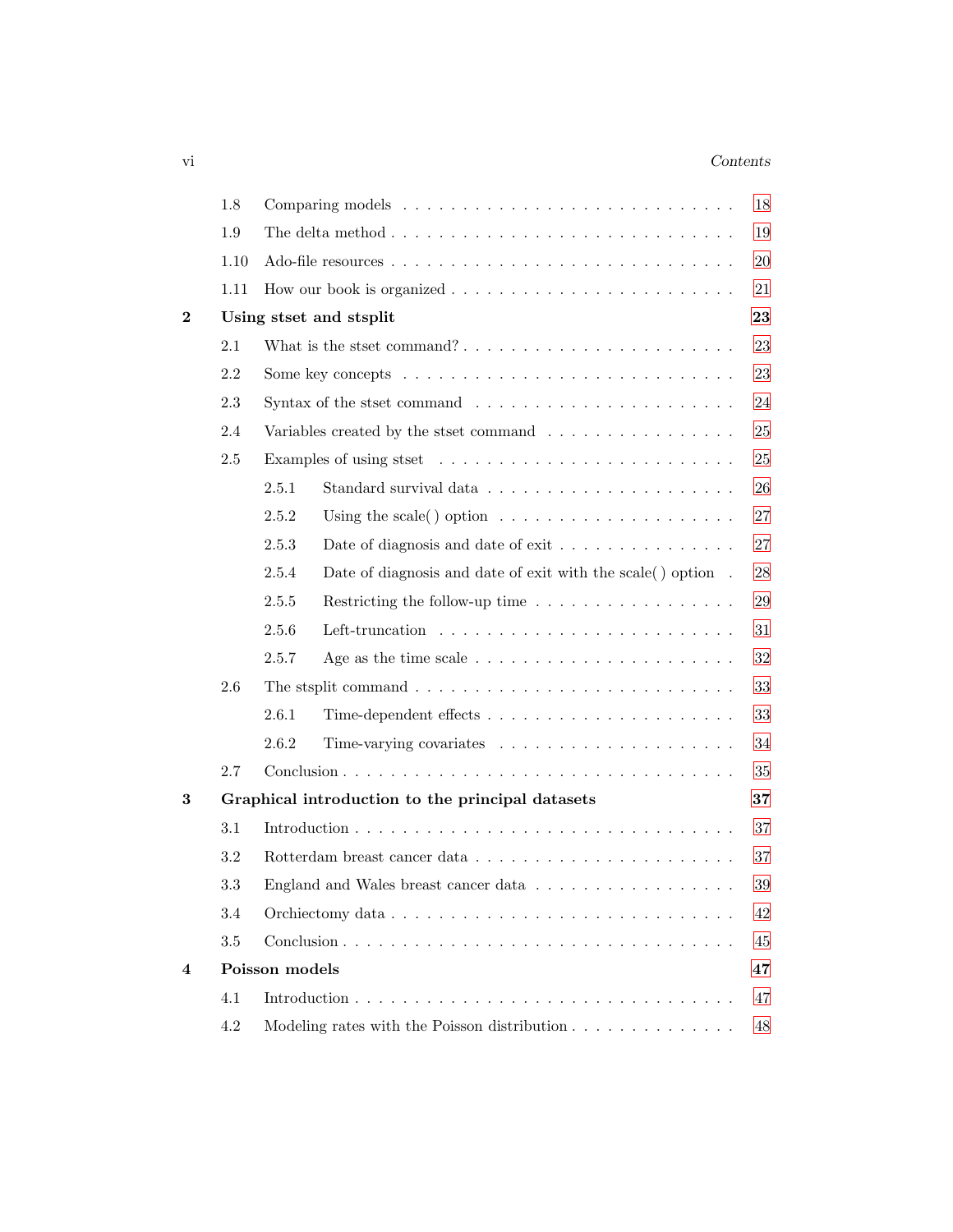#### Contents vii

|   | 4.3  |       | Splitting the time scale $\ldots \ldots \ldots \ldots \ldots \ldots \ldots \ldots \ldots$ | $50\,$ |
|---|------|-------|-------------------------------------------------------------------------------------------|--------|
|   |      | 4.3.1 | The piecewise exponential model $\dots \dots \dots \dots \dots$                           | $53\,$ |
|   |      | 4.3.2 |                                                                                           | $57\,$ |
|   | 4.4  |       | Collapsing the data to speed up computation $\ldots \ldots \ldots \ldots$                 | $57\,$ |
|   | 4.5  |       | Splitting at unique failure times $\ldots \ldots \ldots \ldots \ldots \ldots \ldots$      | $59\,$ |
|   |      | 4.5.1 | Technical note: Why the Cox and Poisson approaches are                                    | 61     |
|   | 4.6  |       | Comparing a different number of intervals $\ldots \ldots \ldots \ldots \ldots$            | 62     |
|   | 4.7  |       | Fine splitting of the time scale $\ldots \ldots \ldots \ldots \ldots \ldots \ldots$       | 66     |
|   | 4.8  |       | Splines: Motivation and definition $\ldots \ldots \ldots \ldots \ldots \ldots$            | 67     |
|   |      | 4.8.1 | Calculating splines* $\ldots \ldots \ldots \ldots \ldots \ldots \ldots \ldots$            | 69     |
|   |      | 4.8.2 |                                                                                           | 70     |
|   |      | 4.8.3 | Splines: Application to the Rotterdam data $\ldots \ldots \ldots$                         | 71     |
|   |      | 4.8.4 | Varying the number of knots $\dots \dots \dots \dots \dots \dots$                         | 74     |
|   |      | 4.8.5 | Varying the location of the knots $\dots \dots \dots \dots \dots$                         | 78     |
|   |      | 4.8.6 |                                                                                           | $79\,$ |
|   | 4.9  |       | FPs: Motivation and definition $\ldots \ldots \ldots \ldots \ldots \ldots \ldots$         | 81     |
|   |      | 4.9.1 | Application to Rotterdam data                                                             | 83     |
|   |      | 4.9.2 |                                                                                           | 87     |
|   |      | 4.9.3 | FP function selection procedure $\dots \dots \dots \dots \dots \dots$                     | 89     |
|   | 4.10 |       |                                                                                           | 90     |
| 5 |      |       | Royston-Parmar models                                                                     | 91     |
|   | 5.1  |       |                                                                                           | 92     |
|   |      | 5.1.1 | The exponential distribution $\ldots \ldots \ldots \ldots \ldots \ldots$                  | 92     |
|   |      | 5.1.2 | The Weibull distribution $\ldots \ldots \ldots \ldots \ldots \ldots \ldots$               | 95     |
|   |      | 5.1.3 |                                                                                           | 96     |
|   |      | 5.1.4 | Estimating the hazard function $\dots \dots \dots \dots \dots$                            | 100    |
|   | 5.2  |       |                                                                                           | 101    |
|   |      | 5.2.1 |                                                                                           | 101    |
|   |      | 5.2.2 |                                                                                           | 103    |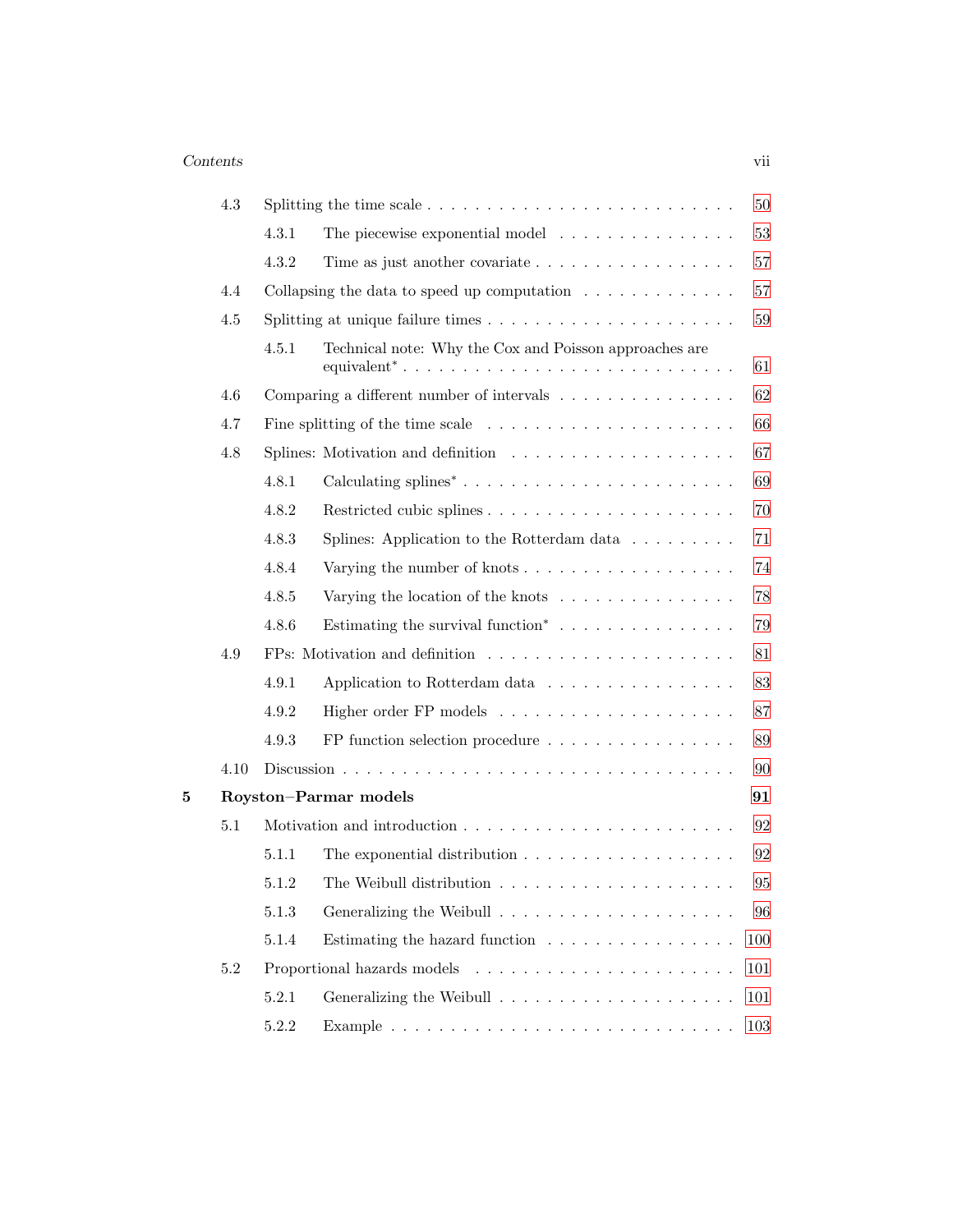|   |         | 5.2.3             | Comparing parameters of $PH(1)$ and Weibull models $\ldots$ .                         | 104     |
|---|---------|-------------------|---------------------------------------------------------------------------------------|---------|
|   | 5.3     |                   | Selecting a spline function $\ldots \ldots \ldots \ldots \ldots \ldots \ldots \ldots$ | 108     |
|   |         | 5.3.1             | Knot positions $\ldots \ldots \ldots \ldots \ldots \ldots \ldots \ldots \ldots$       | 108     |
|   |         |                   |                                                                                       | 109     |
|   |         | 5.3.2             | How many knots? $\dots \dots \dots \dots \dots \dots \dots \dots \dots$               | 110     |
|   | 5.4     |                   |                                                                                       | 111     |
|   |         | 5.4.1             |                                                                                       | 111     |
|   |         | 5.4.2             |                                                                                       | $112\,$ |
|   |         | 5.4.3             | Generalizing the loglogistic model                                                    | 113     |
|   |         | 5.4.4             | Comparing parameters of $PO(1)$ and loglogistic models                                | 113     |
|   |         |                   |                                                                                       | 114     |
|   | $5.5\,$ |                   |                                                                                       | 114     |
|   |         | 5.5.1             |                                                                                       | 114     |
|   |         | 5.5.2             | Generalizing the probit model                                                         | 115     |
|   |         | 5.5.3             | Comparing parameters of $probit(1)$ and lognormal models.                             | 116     |
|   |         | 5.5.4             | Comments on probit and POs models                                                     | 117     |
|   | $5.6\,$ |                   |                                                                                       | 118     |
|   |         | 5.6.1             | Models with $\theta$ not equal to 0 or 1                                              | 119     |
|   |         | 5.6.2             |                                                                                       | 119     |
|   |         | 5.6.3             | Likelihood function and parameter estimation $*$                                      | 120     |
|   |         | 5.6.4             | Comparing regression coefficients                                                     | 121     |
|   |         | 5.6.5             |                                                                                       | 121     |
|   |         | 5.6.6             | Sensitivity to number of knots                                                        | 122     |
|   |         | 5.6.7             | Sensitivity to location of knots                                                      | 123     |
|   | 5.7     |                   |                                                                                       | 124     |
| 6 |         | Prognostic models |                                                                                       | 125     |
|   | 6.1     |                   |                                                                                       | 125     |
|   | 6.2     |                   | Developing and reporting a prognostic model $\ldots \ldots \ldots \ldots$             | 126     |
|   | $6.3\,$ |                   | What does the baseline hazard function mean? $\ldots \ldots \ldots \ldots$            | 127     |
|   |         | 6.3.1             |                                                                                       | 128     |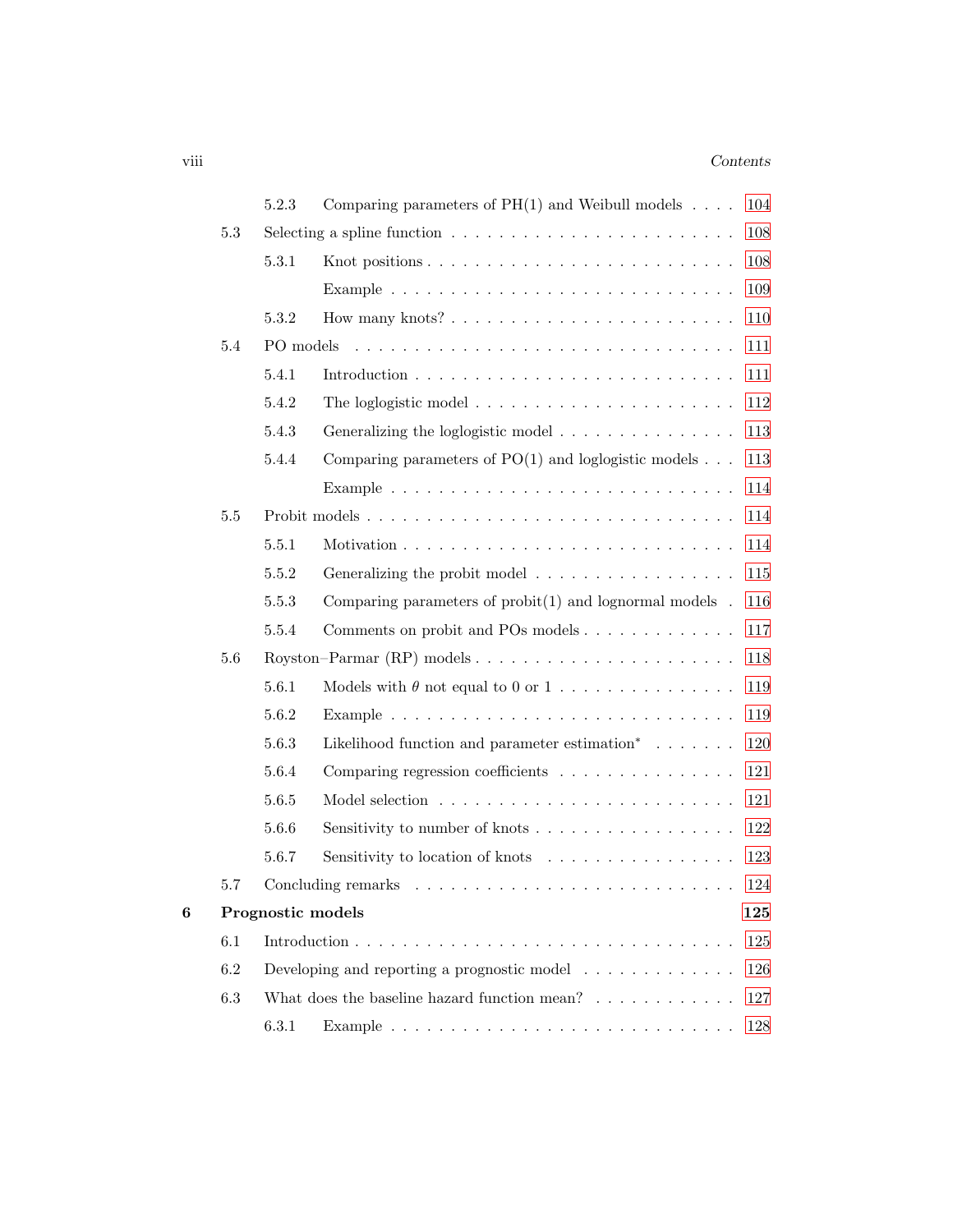#### Contents ix

|   | 6.4     |       | 129                                                                                           |
|---|---------|-------|-----------------------------------------------------------------------------------------------|
|   |         | 6.4.1 | 130<br>Choice of scale and baseline complexity $\dots \dots \dots \dots$                      |
|   |         |       | 130                                                                                           |
|   |         | 6.4.2 | Selection of variables and functional forms $\ldots \ldots \ldots$<br>131                     |
|   |         |       | 132                                                                                           |
|   | 6.5     |       | Quantitative outputs from the model $\dots \dots \dots \dots \dots \dots$<br>134              |
|   |         | 6.5.1 | Survival probabilities for individuals<br>134                                                 |
|   |         | 6.5.2 | 137<br>Survival probabilities across the risk spectrum                                        |
|   |         | 6.5.3 | 138<br>Survival probabilities at given covariate values                                       |
|   |         | 6.5.4 | 140<br>Survival probabilities in groups $\ldots \ldots \ldots \ldots \ldots$                  |
|   |         | 6.5.5 | 142<br>Plotting adjusted survival curves                                                      |
|   |         | 6.5.6 | 143<br>Plotting differences between survival curves                                           |
|   |         | 6.5.7 | Centiles of the survival distribution $\ldots \ldots \ldots \ldots$<br>145                    |
|   | 6.6     |       | 147                                                                                           |
|   |         | 6.6.1 | 148                                                                                           |
|   | 6.7     |       | 149<br>Discrimination and explained variation $\ldots \ldots \ldots \ldots \ldots$            |
|   |         | 6.7.1 | 151                                                                                           |
|   |         | 6.7.2 | 152<br>Harrell's C index of concordance                                                       |
|   | 6.8     |       | 153<br>Out-of-sample prediction: Concept and applications                                     |
|   |         | 6.8.1 | Extrapolation of survival functions: Basic technique<br>153                                   |
|   |         | 6.8.2 | Extrapolation of survival functions: Further investigations .<br>155                          |
|   |         | 6.8.3 | Validation of prognostic models: Basics<br>157                                                |
|   |         | 6.8.4 | Validation of prognostic models: Further comments<br>160                                      |
|   | 6.9     |       | 161                                                                                           |
|   |         | 6.9.1 | 161<br>Example $\ldots \ldots \ldots \ldots \ldots \ldots \ldots \ldots \ldots \ldots \ldots$ |
|   | 6.10    |       | 164                                                                                           |
| 7 |         |       | Time-dependent effects<br>167                                                                 |
|   | 7.1     |       | 167                                                                                           |
|   | 7.2     |       | 168                                                                                           |
|   | $7.3\,$ |       | What do we mean by a TD effect? $\ldots \ldots \ldots \ldots \ldots \ldots \ldots$<br>169     |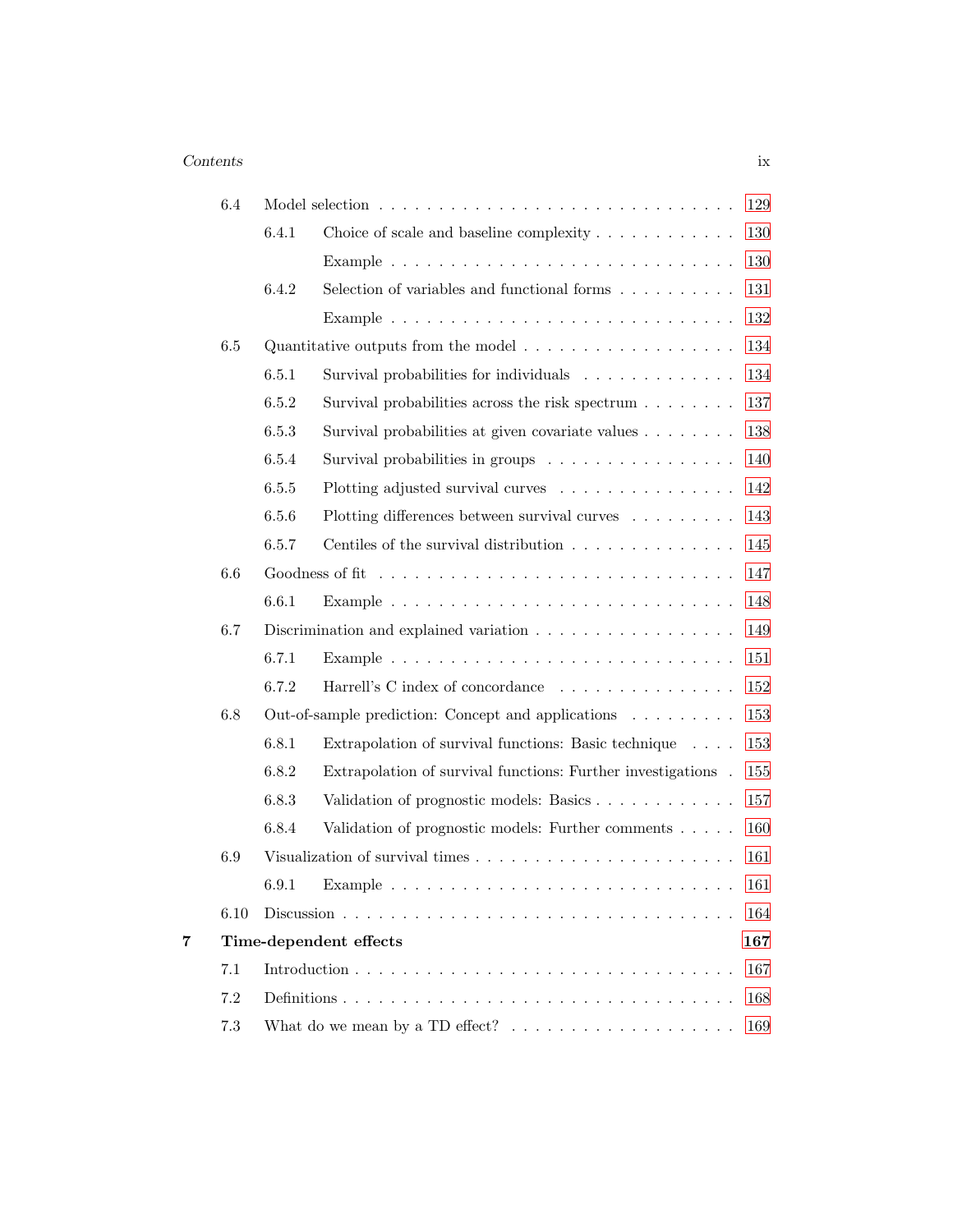#### x Contents

|   | 7.4  |                   | Proportional on which scale? $\ldots \ldots \ldots \ldots \ldots \ldots \ldots$<br>176    |  |
|---|------|-------------------|-------------------------------------------------------------------------------------------|--|
|   | 7.5  |                   | Poisson models with TD effects $\dots \dots \dots \dots \dots \dots \dots \dots$<br>179   |  |
|   |      | 7.5.1             | 180                                                                                       |  |
|   |      | 7.5.2             | Using restricted cubic splines<br>184                                                     |  |
|   | 7.6  |                   | 190                                                                                       |  |
|   |      | 7.6.1             | Piecewise HRs<br>190                                                                      |  |
|   |      | 7.6.2             | 193                                                                                       |  |
|   |      | 7.6.3             | More than one TD effect $\dots \dots \dots \dots \dots \dots \dots$<br>201                |  |
|   |      | 7.6.4             | Stratification is the same as including TD effects $\ldots \ldots$<br>203                 |  |
|   | 7.7  |                   | TD effects for continuous variables $\dots \dots \dots \dots \dots \dots$<br>205          |  |
|   | 7.8  |                   | 211                                                                                       |  |
|   |      | 7.8.1             | 211<br>The orchiectomy data $\ldots \ldots \ldots \ldots \ldots \ldots \ldots$            |  |
|   |      | 7.8.2             | 212                                                                                       |  |
|   |      | 7.8.3             | 214                                                                                       |  |
|   | 7.9  |                   | 218                                                                                       |  |
|   | 7.10 |                   | 219                                                                                       |  |
|   |      | 7.10.1            | 220                                                                                       |  |
|   | 7.11 |                   | 224                                                                                       |  |
| 8 |      | Relative survival | 227                                                                                       |  |
|   | 8.1  |                   | 227                                                                                       |  |
|   | 8.2  |                   | What is relative survival? $\ldots \ldots \ldots \ldots \ldots \ldots \ldots$<br>227      |  |
|   | 8.3  |                   | 228                                                                                       |  |
|   |      | 8.3.1             | 228                                                                                       |  |
|   |      | 8.3.2             | 230                                                                                       |  |
|   | 8.4  |                   | Motivating example<br>231                                                                 |  |
|   | 8.5  |                   | Life-table estimation of relative survival $\ldots \ldots \ldots \ldots \ldots$<br>233    |  |
|   |      | 8.5.1             | 234<br>Using strs $\ldots \ldots \ldots \ldots \ldots \ldots \ldots \ldots \ldots \ldots$ |  |
|   | 8.6  |                   | 235                                                                                       |  |
|   |      | 8.6.1             | 235                                                                                       |  |
|   |      | 8.6.2             | 241                                                                                       |  |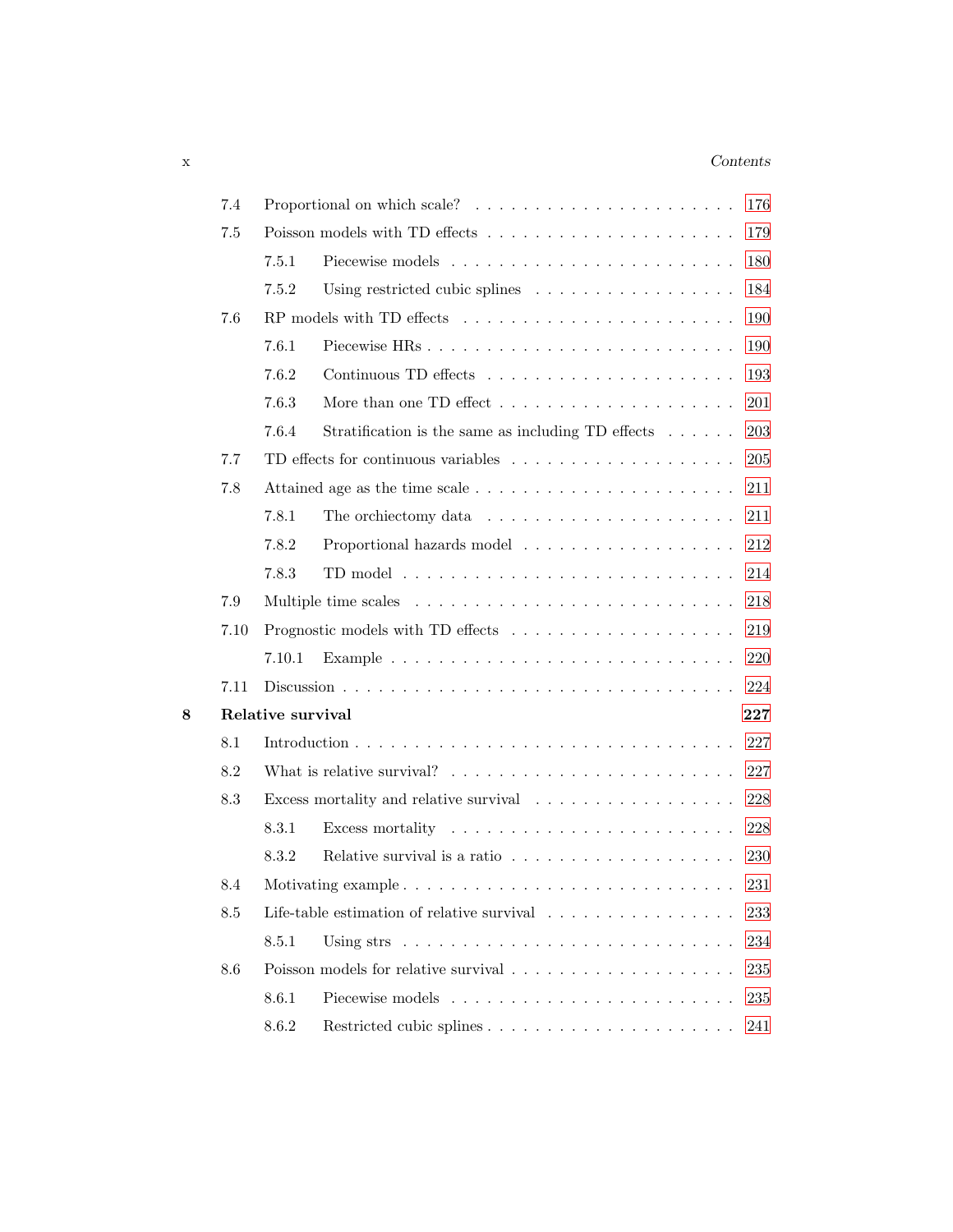#### Contents xi

|   | 8.7     |                | 246<br>$RP$ models for relative survival $\ldots \ldots \ldots \ldots \ldots \ldots \ldots$ |  |
|---|---------|----------------|---------------------------------------------------------------------------------------------|--|
|   |         | 8.7.1          | Likelihood for relative survival models $\ldots \ldots \ldots \ldots$<br>247                |  |
|   |         | 8.7.2          | 247<br>Proportional cumulative excess hazards                                               |  |
|   |         | 8.7.3          | 248                                                                                         |  |
|   |         | 8.7.4          | 248<br>Application to England and Wales breast cancer data                                  |  |
|   |         | 8.7.5          | Relative survival models on other scales<br>250                                             |  |
|   |         | 8.7.6          | 253                                                                                         |  |
|   | 8.8     |                | 259                                                                                         |  |
|   | 8.9     |                | 267<br>Age as a continuous variable $\dots \dots \dots \dots \dots \dots \dots \dots \dots$ |  |
|   | 8.10    |                | 272                                                                                         |  |
| 9 |         | Further topics | 273                                                                                         |  |
|   | 9.1     |                | 273                                                                                         |  |
|   | 9.2     |                | 273                                                                                         |  |
|   |         | 9.2.1          | 274                                                                                         |  |
|   | 9.3     |                | 275                                                                                         |  |
|   |         | 9.3.1          | 277                                                                                         |  |
|   | 9.4     |                | 283<br>Modeling distributions with RP models $\ldots \ldots \ldots \ldots \ldots$           |  |
|   |         | 9.4.1          | Example 1: Rotterdam breast cancer data<br>283                                              |  |
|   |         | 9.4.2          | Example 2: CD4 lymphocyte data<br>285                                                       |  |
|   |         | 9.4.3          | Example 3: Prostate cancer data<br>294                                                      |  |
|   | $9.5\,$ |                | 296                                                                                         |  |
|   |         | 9.5.1          | 296                                                                                         |  |
|   |         | 9.5.2          | 297                                                                                         |  |
|   |         | 9.5.3          | 298                                                                                         |  |
|   |         | 9.5.4          | The PWP model $\ldots \ldots \ldots \ldots \ldots \ldots \ldots \ldots$<br>298              |  |
|   |         | 9.5.5          | Multiple events in RP models $\dots \dots \dots \dots \dots \dots$<br>298                   |  |
|   |         | 9.5.6          | 304                                                                                         |  |
|   | 9.6     |                | 304                                                                                         |  |
|   |         | 9.6.1          | 304                                                                                         |  |
|   |         | 9.6.2          | The "zeros trick" in $WinBUGS$<br>305                                                       |  |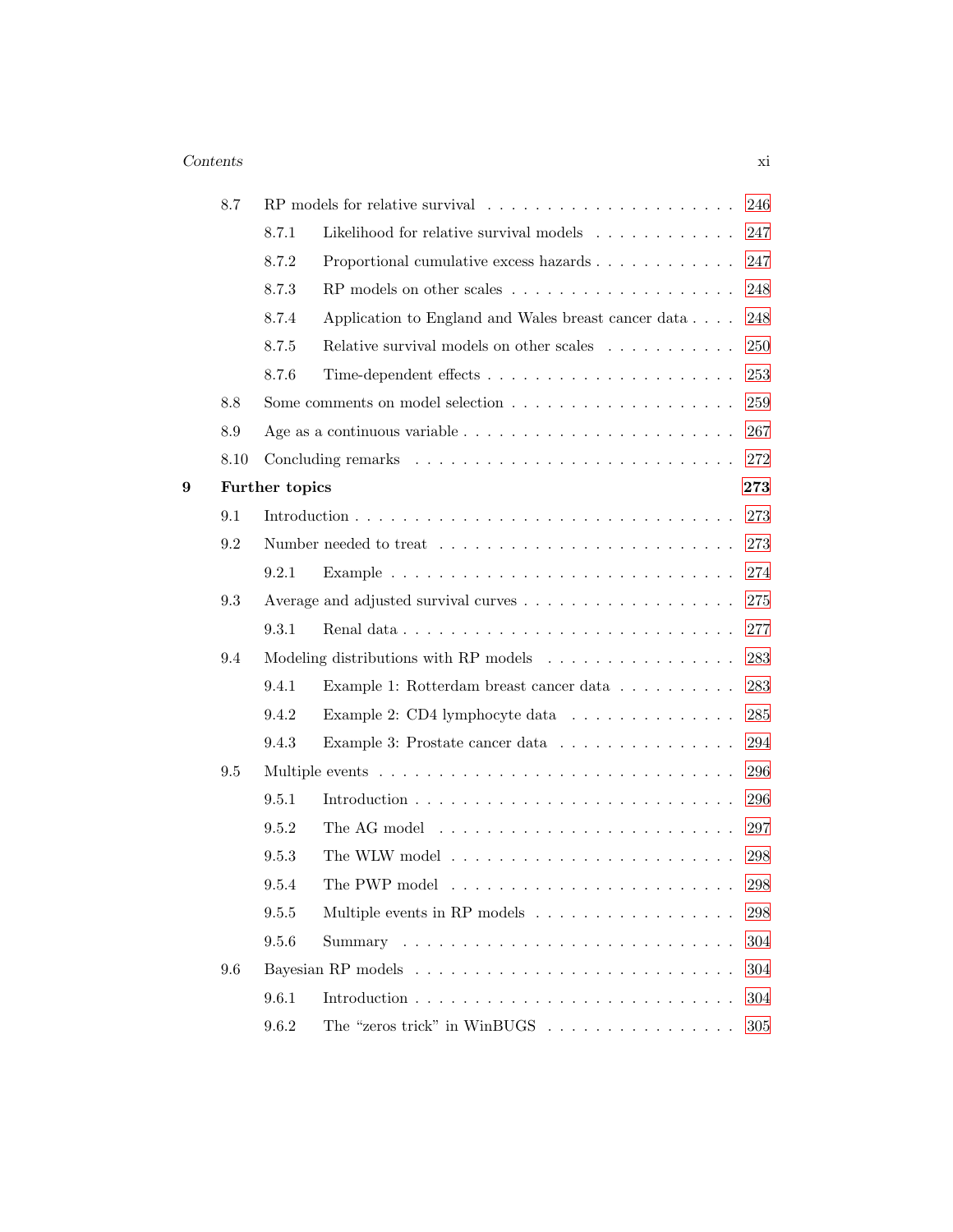#### xii Contents

|      | 9.6.3                | Fitting a RP model $\ldots \ldots \ldots \ldots \ldots \ldots \ldots \ldots \ldots 305$                          |     |  |  |  |  |
|------|----------------------|------------------------------------------------------------------------------------------------------------------|-----|--|--|--|--|
|      | 9.6.4                |                                                                                                                  | 310 |  |  |  |  |
| 9.7  |                      |                                                                                                                  |     |  |  |  |  |
|      | 9.7.1                |                                                                                                                  | 316 |  |  |  |  |
| 9.8  |                      | Period analysis $\ldots \ldots \ldots \ldots \ldots \ldots \ldots \ldots \ldots \ldots \ldots \ldots \ldots$ 317 |     |  |  |  |  |
|      | 9.8.1                |                                                                                                                  |     |  |  |  |  |
|      | 9.8.2                |                                                                                                                  |     |  |  |  |  |
|      | 9.8.3                | Application to England and Wales breast cancer data 319                                                          |     |  |  |  |  |
| 9.9  |                      | Crude probability of death from relative survival models $\dots \dots$                                           | 322 |  |  |  |  |
|      | 9.9.1                |                                                                                                                  | 322 |  |  |  |  |
|      | 9.9.2                | Application to England and Wales breast cancer data                                                              | 323 |  |  |  |  |
|      | 9.9.3                |                                                                                                                  | 329 |  |  |  |  |
| 9.10 |                      |                                                                                                                  | 329 |  |  |  |  |
|      | References<br>331    |                                                                                                                  |     |  |  |  |  |
|      | Author index<br>341  |                                                                                                                  |     |  |  |  |  |
|      | Subject index<br>345 |                                                                                                                  |     |  |  |  |  |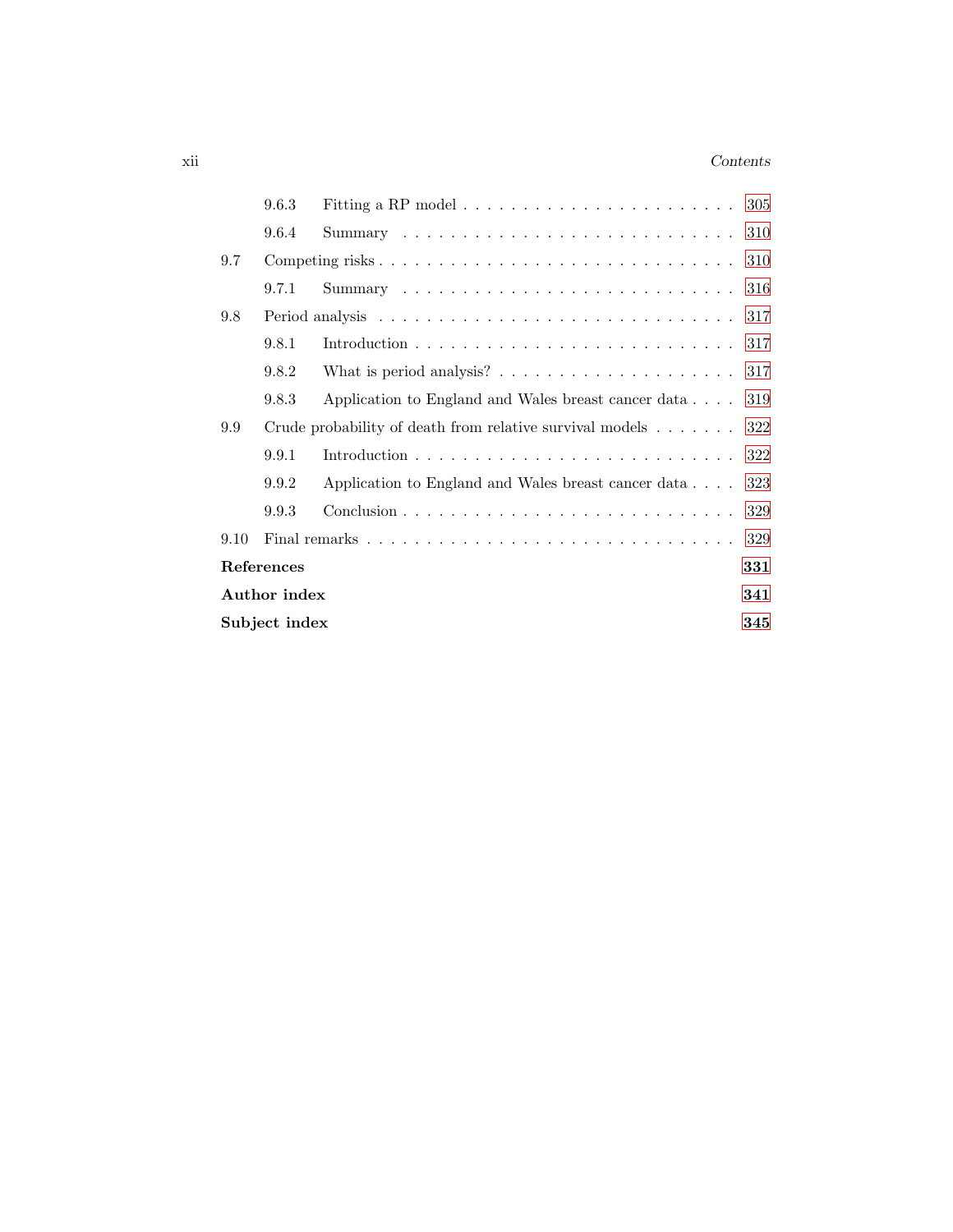(Pages omitted)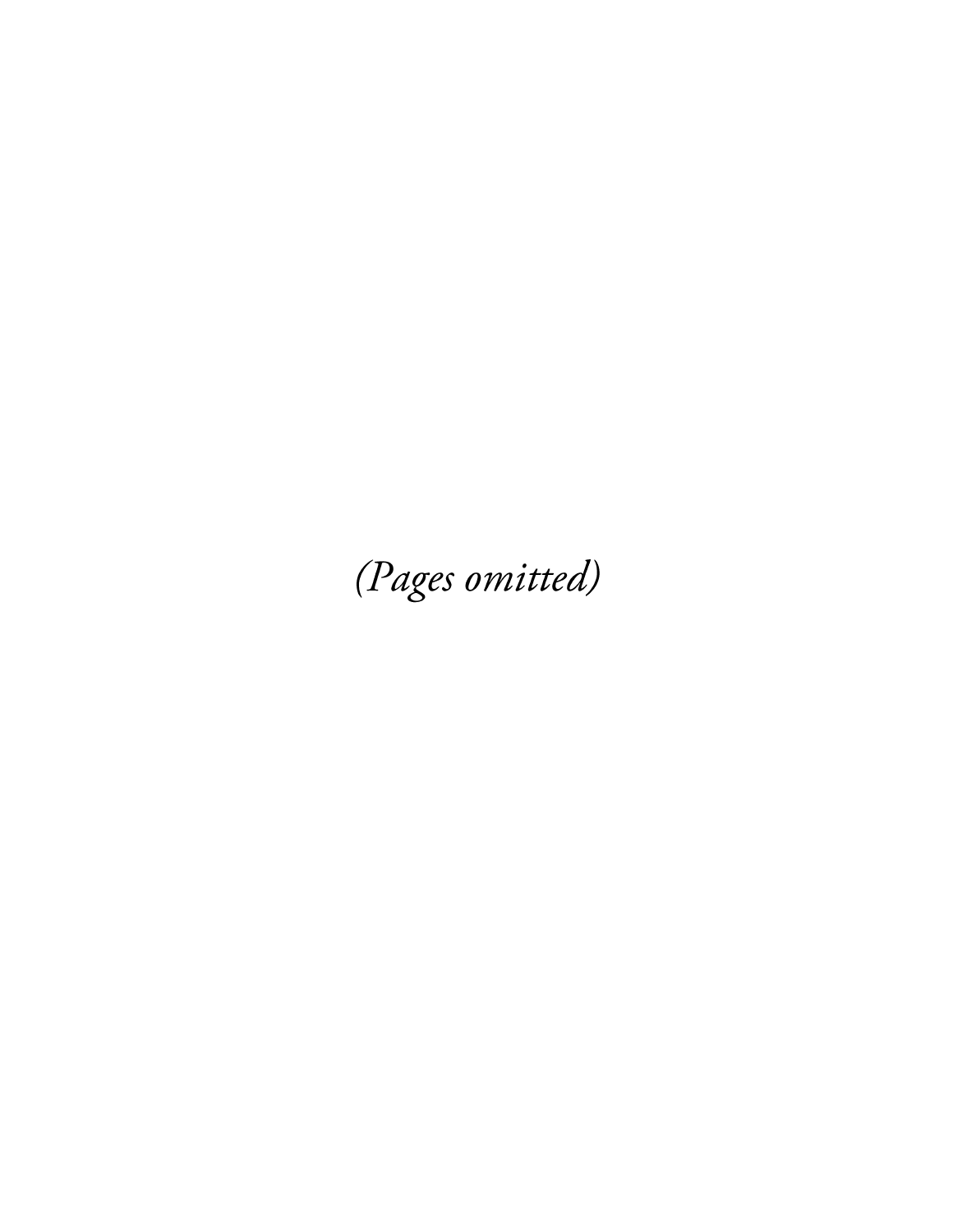## Preface

We would first like to quote from the preface of a well-known and respected Stata Press book on survival analysis in Stata (Cleves et al. 2010):

This is a book about survival analysis for the professional data analyst, whether a health scientist, an economist, a political scientist, or any of a wide range of scientists who have found that survival analysis is applicable to their problems. This is a book for researchers who want to understand what they are doing and to understand the underpinnings and assumptions of the tools they use; in other words, this is a book for all researchers.

In a way, the aims of our book are similar to those of Cleves et al. (2010). We extend their book in particular directions: flexible, parametric, going beyond the standard models, particularly the Cox model. We include, for example, detailed treatments of time-dependent effects and relative survival. Our starting point is a basic understanding of survival analysis and how it is done in Stata. We would be surprised, for example, if a reader had not created and plotted Kaplan–Meier curves and fitted a Cox model in Stata. Our aim is that researchers can build on our examples to apply the methodology to their own investigations of survival data. To that end, we have provided the basic tools (ado-files) but also, in the examples, we present Stata code to do many of the analyses and produce many of the graphs. Indeed, presentation of the results of flexible parametric modeling is often best achieved by well-chosen graphs, and we regard that as an important message of our book.

Royston–Parmar models are a key tool in our approach; they are currently available only in Stata. (See section 1.10 for more information.) We would like to see their implementation in other software, such as R or SAS. However, we are very unlikely to implement this ourselves! If anyone has attempted such an implementation (or plans to do so) and would value our input, we would encourage them to contact us.

This book uses Stata version 12 throughout, but is fully compatible with Stata 11.1 or later, with only minor cosmetic differences across versions.

Finally, we would like to thank the folk who have contributed to our understanding of survival analysis and those who have undertaken the seemingly thankless task of commenting on our draft text. We are particularly grateful to

Therese Andersson, Karolinska Institute Carol Coupland, University of Nottingham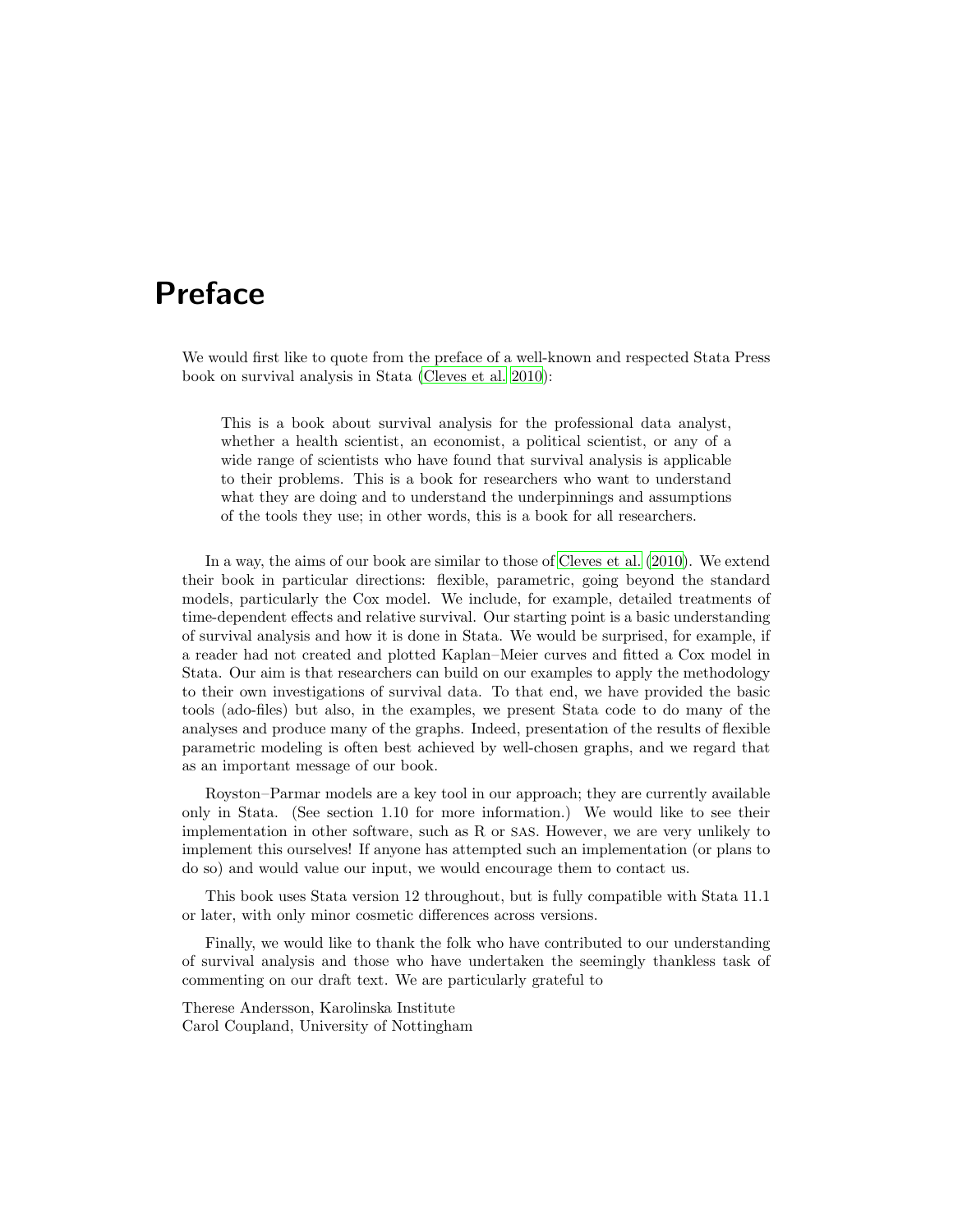xxvi Preface

Paul Dickman, Karolinska Institute Sandra Eloranta, Karolinska Institute Bobby Gutierrez, StataCorp Hans van Houwelingen, University of Leiden Bernard Rachet, London School of Hygiene and Tropical Medicine Bill Rising, StataCorp Mark Rutherford, University of Leicester Willi Sauerbrei, University of Freiburg Medical Center Michael Schemper, University of Vienna

London and Leicester Patrick Royston April 2011 Paul C. Lambert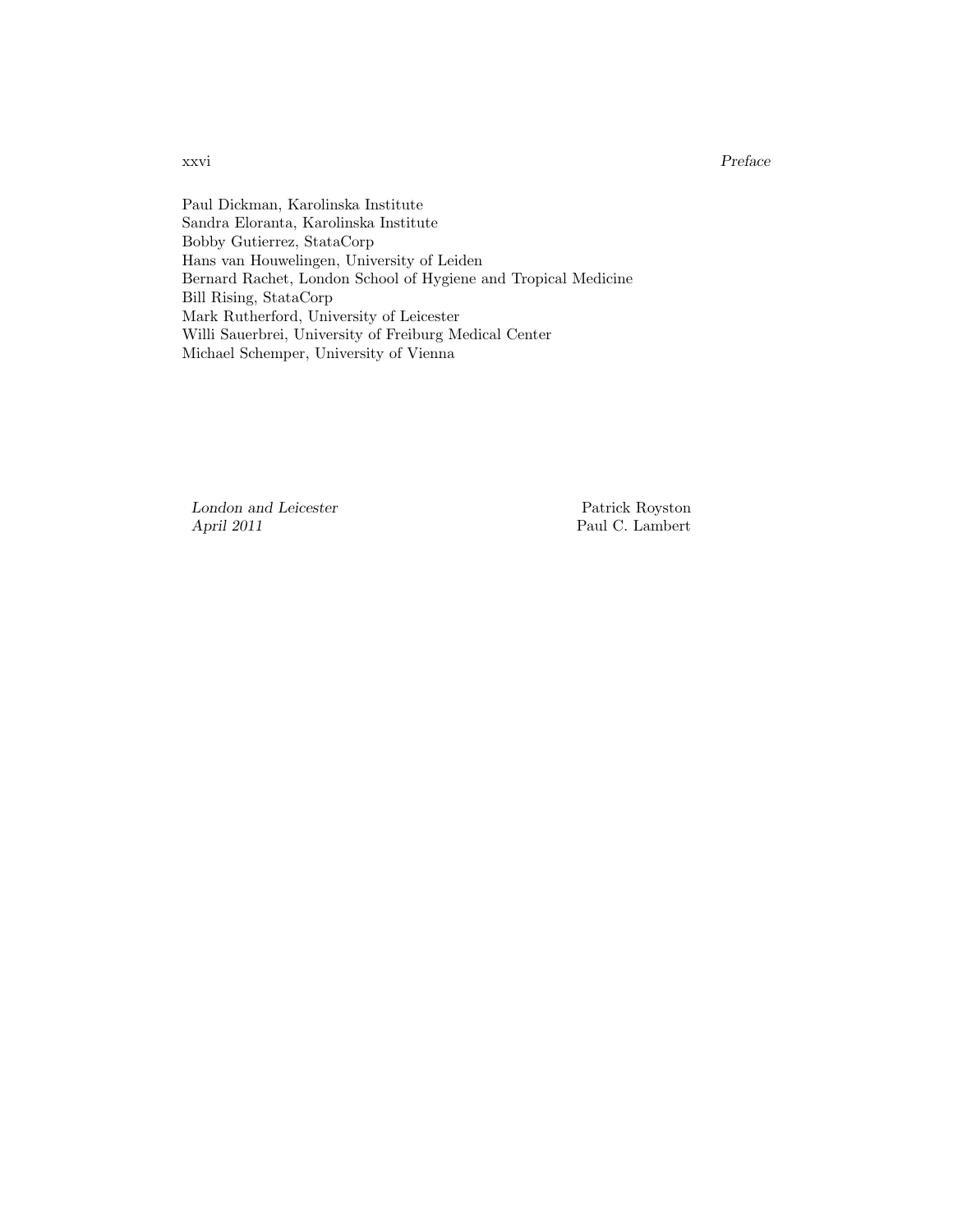## 1 Introduction

#### 1.1 Goals

Most books on survival analysis devote a substantial section of their material to the Cox proportional hazards (PH) model (Cox 1972). The Cox model has played a vital role in applied survival analysis during the last three decades. The model and its software implementations have popularized survival analysis and made it accessible to researchers in varied disciplines who are not necessarily statisticians. It has been so successful that it is probably used in most practical analyses of the effects of covariates on survival.

Some years ago, Sir David Cox, in a revealing interview with Nancy Reid (Reid 1994), was asked what he thought of the cottage industry that had grown up around "his" model. He responded by saying that he would normally wish to attack a problem parametrically, because operations such as prediction were so much easier. Prediction (really estimation) of relevant features of survival data is a key theme in the present book.

Our main goals are to describe and to illustrate the use and applications of flexible parametric survival models, programmed in Stata, which in some important respects go beyond the Cox model and beyond the standard parametric survival models (such as the Weibull). These flexible models overcome the problems of potentially poor fit of standard parametric models and of the "noisy" estimates of the hazard and survival functions associated with the Cox model and with nonparametric estimators such as the Kaplan–Meier.

Flexible parametric survival models can help us in a number of ways. For example, they allow us to obtain an estimate of the baseline survival function and its uncertainty which vary smoothly over time. Prediction of survival probabilities and differences, hazard functions, hazard differences and ratios, time-dependent effects of covariates, and excess mortality rates in the context of relative survival are just some of the possible outputs from the models. Furthermore, the Stata commands are easy to use and to apply to real problems in a variety of settings.

Other than in chapter 1, we give extensive code showing how to implement the methods we describe in Stata. We present results graphically in many cases, but do not present code for all graphs because many are similar in style. More details of the structure and content of our book are outlined briefly in section 1.11.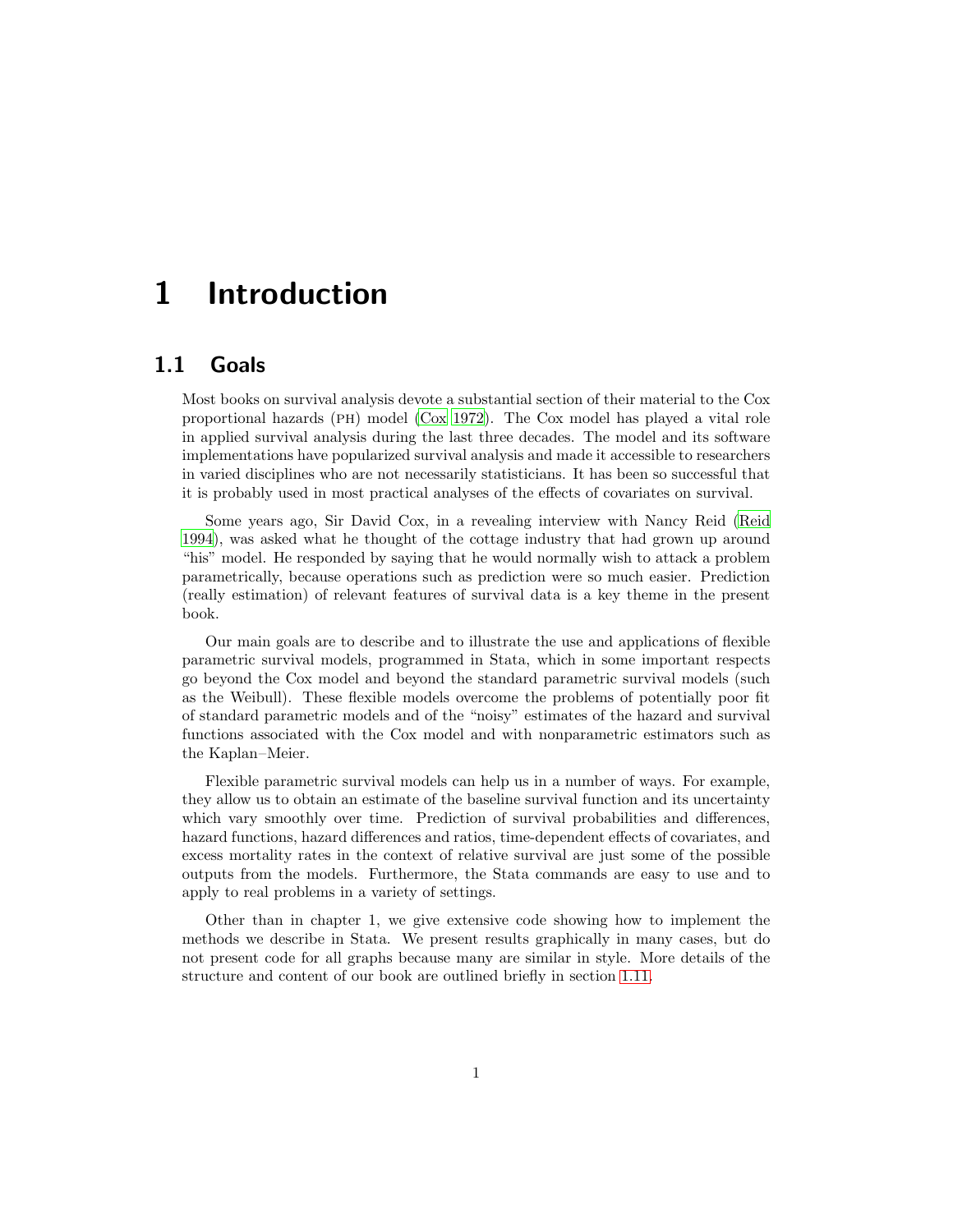#### 1.2 A brief review of the Cox proportional hazards model

The Cox PH model is by far the most common model used in survival analysis. Many texts, some excellent, have been published on the model; we recommend, for example, Hosmer, Lemeshow, and May (2008) for a good, practical introduction and Grambsch and Therneau (2000) for extensions of the model. The quantities estimated from a Cox model are hazard ratios (HRs), which measure how much a covariate increases or decreases the rate of a particular event, assuming that it acts multiplicatively. For example, if the event were mortality and we applied a Cox model that estimated an HR of two for males compared with females, the mortality rate would be twice as high in males as in females.

A basic assumption of the Cox model is that the estimated parameters are not associated with time. In other words, we assume that any two hazard rates predicted by the model are proportional over time. In the above example, we assume that the doubling of the rate for males holds at 1 week, 1 month, 1 year, etc.

We can write the Cox model algebraically, as follows:

$$
h_i(t|\mathbf{x}_i) = h_0(t) \exp(\mathbf{x}_i \beta)
$$

The hazard function for the *i*th individual,  $h_i(t|\mathbf{x}_i)$ , is conditional on covariates  $\mathbf{x}_i$ , where  $\beta = \beta_1, \ldots, \beta_k$  is the vector of regression coefficients. The baseline hazard function  $h_0(t)$ is  $h_i(t|\mathbf{x} = 0)$ . One of the most recognized features of the Cox model is that we do not need to assume that the baseline hazard function has a specific shape. For this reason, the Cox model is often called semiparametric: we make parametric assumptions about the effects of covariates on the hazard function, but not about the shape of the hazard function itself. This is an important and appealing feature of the Cox model. If we were interested only in the HR, we could disregard distributional assumptions about the event times.

#### 1.3 Beyond the Cox model

#### 1.3.1 Estimating the baseline hazard

Consider arguably the simplest possible situation in survival modeling: a randomized, controlled clinical trial (say, in cancer) with right-censored time-to-event outcomes and a single covariate, trt (treatment), coded 0 for control or standard therapy and 1 for the experimental treatment arm. The data in the following example are taken from a Medical Research Council trial in 347 patients with advanced kidney cancer (Medical Research Council Renal Cancer Collaborators 1999). The primary outcome measure in the trial was all-cause mortality. The control and experimental treatments are the drugs medroxyprogesterone acetate (MPA) and interferon- $\alpha$  (IFN), respectively. To compare IFN with MPA, we fit a Cox model (stcox trt) with the following results: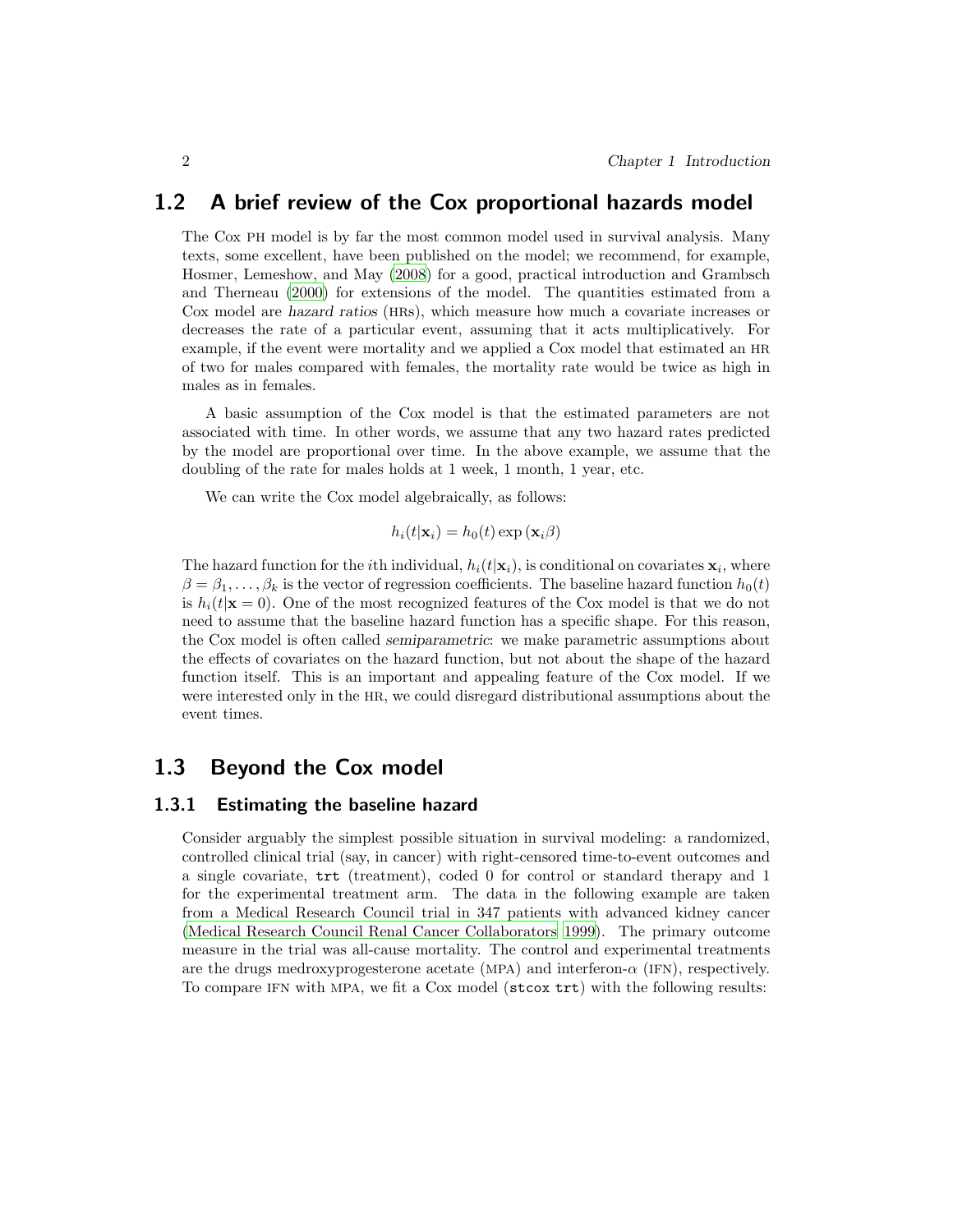```
use kidney_ca
(kidney cancer data)
. stcox trt, nolog
      failure _d: cens
  analysis time _t: survtime/365.25
Cox regression -- Breslow method for ties
No. of subjects = 347 Number of obs = 347
No of failures = 322Time at risk = 375.6769336
                                       LR chi2(1) = 6.81Log likelihood = -1610.1366 Prob > chi2 = 0.0091
       _t Haz. Ratio Std. Err. z P>|z| [95% Conf. Interval]
       trt .7464934 .0836699 -2.61 0.009 .5992665 .9298907
```
What do we get directly from the analysis? Principally, two things: an estimate (with confidence interval [CI]) of the HR comparing MPA with IFN, and a test of significance of the treatment effect. We can infer from the Stata output that IFN has reduced the mortality (hazard) rate by  $25\%$  with a  $95\%$  CI of  $(7\%, 40\%)$ . The treatment effect is significant at the 1% level.

If (in Stata 11 or Stata 12) the predict command is used, or (in Stata 10 and earlier) we include certain options of the stcox command, we can obtain several additional outputs, including an estimate of the baseline survival function (in this case,  $S(t)$  for the control arm), Schoenfeld residuals (which can be used to test the PH assumption), martingale residuals (which are useful for assessing the functional form for continuous predictors), and several other quantities. However, we find no option to get a useful estimate of the baseline hazard function when using predict.

Why is the hazard function useful? Because

- in medicine, it is a clinically meaningful measure of disease course, and
- it is the "ground" against which relative hazard effects are estimated.

The thicker pair of lines in figure 1.1 show an estimate of the hazard function in the control and experimental arms of the kidney cancer dataset. We estimated them under the PH assumption by fitting a Royston–Parmar (RP) model, a major theme of this book. RP models are implemented in the stpm2 command (Lambert and Royston 2009). We outline the stpm2 command in section 1.6 and describe the models in detail in chapter 5.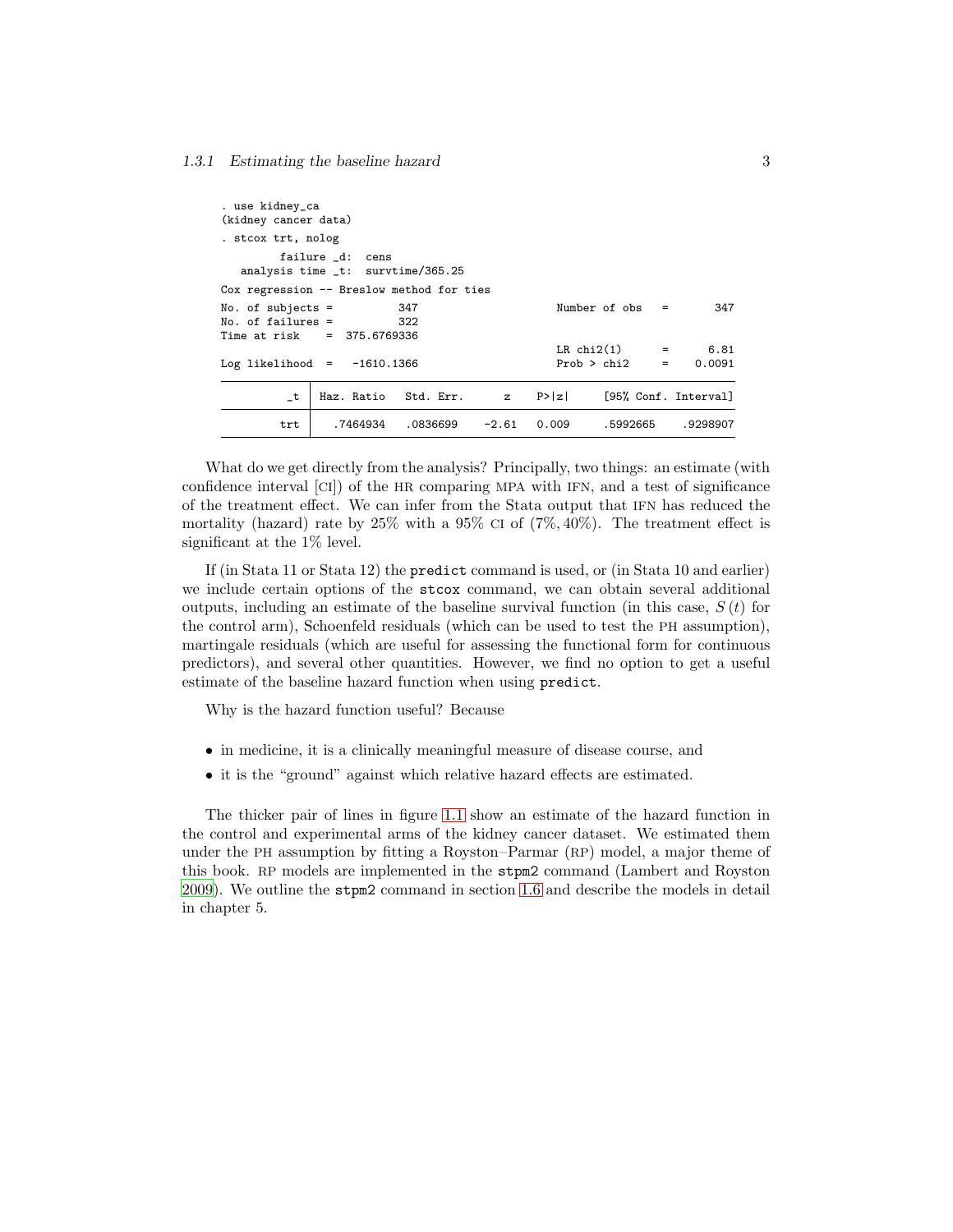

Figure 1.1. Kidney cancer data. Hazard functions in two treatment groups estimated under the PH assumption. Thick lines are from stpm2 with two degrees of freedom for the baseline log cumulative-hazard function. Thin lines are from stcurve following stcox. Solid lines show the control group; dashed lines, the experimental group. PY stands for person-year.

The figure tells us the following:

- The death rate from advanced kidney cancer seems to be highest about 3 months after randomization, and it decreases after that time.
- The hazard is substantially reduced by the experimental treatment at all time points. (Under the PH assumption, the curves are forced to be proportional to each other.)
- Even after 4 years, the hazard is still substantial. The fact that it does not approach zero suggests that the disease is fatal, which is nearly always the case.

We have harvested quite a lot of useful information. Even if we relax the PH assumption, the plot of the ensuing hazard functions (not shown) is very similar to the thick lines in figure 1.1, so our conclusion about the treatment effect seems to be robust.

The thin lines in figure 1.1 are a nonparametric estimate of the hazard (mortality) rate. We estimated them with the stcurve command, which uses a technique known as kernel smoothing. The code that produced figure 1.1 is as follows: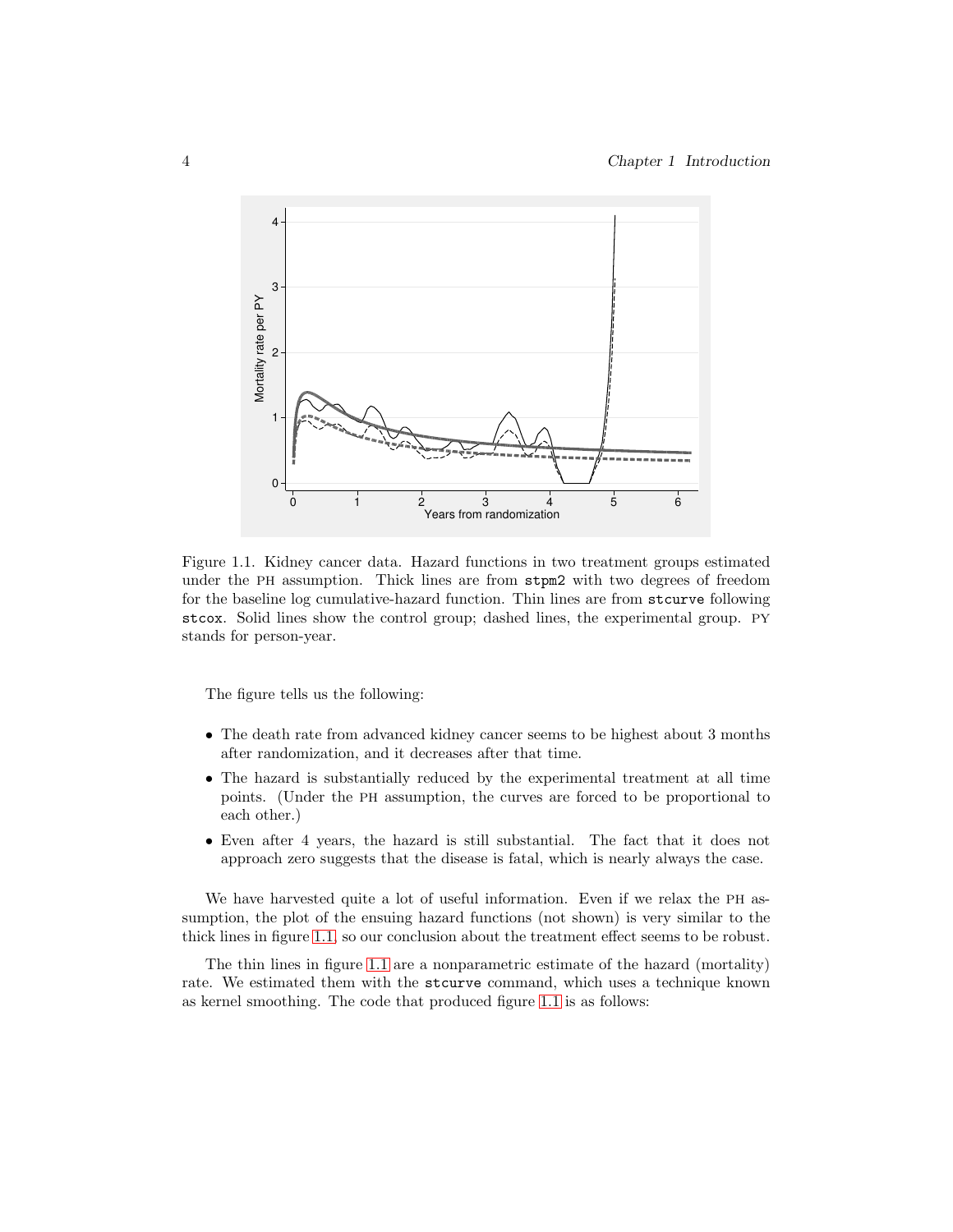```
. use kidney_ca
(kidney cancer data)
. stpm2 trt, df(2) scale(hazard)
Iteration 0: log likelihood = -564.1407<br>Iteration 1: log likelihood = -564.09236
               log likelihood = -564.09236
Iteration 2: log likelihood = -564.09235
Log likelihood = -564.09235 Number of obs = 347
```

|    |      | Coef.       | Std. Err. | $\mathbf{z}$ | P>  z |             | [95% Conf. Interval] |
|----|------|-------------|-----------|--------------|-------|-------------|----------------------|
| xb |      |             |           |              |       |             |                      |
|    | trt  | $-.3005732$ | . 1118951 | $-2.69$      | 0.007 | $-.5198836$ | $-.0812628$          |
|    | rcs1 | 1.224624    | .0629679  | 19.45        | 0.000 | 1.101209    | 1.348039             |
|    | rcs2 | . 1814725   | .0426715  | 4.25         | 0.000 | .0978379    | .265107              |
|    | cons | $-.4535717$ | .0863545  | $-5.25$      | 0.000 | $-.6228235$ | $-.2843199$          |
|    |      |             |           |              |       |             |                      |

. predict h0, at(trt 0) hazard

. predict h1, at(trt 1) hazard

. stcox trt, noshow nolog nohead

Cox regression -- Breslow method for ties

| oon rogroppron broprow mooned ror erep |                                                         |         |       |                   |          |
|----------------------------------------|---------------------------------------------------------|---------|-------|-------------------|----------|
| No. of subjects $=$                    | - 347                                                   |         |       | Number of $obs =$ | 347      |
| No. of failures $=$                    | 322                                                     |         |       |                   |          |
| Time at risk $= 375.6769336$           |                                                         |         |       |                   |          |
|                                        |                                                         |         |       | LR $chi2(1)$ =    | 6.81     |
| Log likelihood = $-1610.1366$          |                                                         |         |       | $Prob > chi2$ =   | 0.0091   |
|                                        | Haz. Ratio Std. Err. $z = P >  z $ [95% Conf. Interval] |         |       |                   |          |
| trt                                    | .7464934.0836699                                        | $-2.61$ | 0.009 | .5992665          | .9298907 |

. stcurve, hazard at1(trt=0) at2(trt=1) kernel(epan2)

> legend(off) lpattern(l -) title("") ylabel(0(1)4, angle(h))

> xscale(range(0 6.2)) xlabel(0(1)6) lwidth(medthin ..)

> addplot(line h0 h1 \_t, sort lpattern(l -) lwidth(thick ..)

> lcolor(gs6 ..) xtitle("Years from randomization")

> ytitle("Mortality rate per person year"))

We obtained the curves after fitting the Cox model to the trt variable, assuming PH. Notice how wiggly and hard to interpret they are compared with those from stpm2. We think that the apparent sharp increase in mortality rate after four years is an artifact; the data there are sparse, the feature is not biologically plausible, and it is not seen in the curves from stpm2.

Finally, the HRs were  $0.746$  (standard error [SE]  $0.084$ ) and  $0.740$  (SE  $0.083$ ) according to the Cox and RP models, respectively—for practical purposes, they are identical.

#### 1.3.2 The baseline hazard contains useful information

One of the consequences of a method that only estimates relative risk and not absolute risk is that users may ignore the importance of absolute risk. If we are told that the mortality rate is double for individuals with a particular exposure, then we want to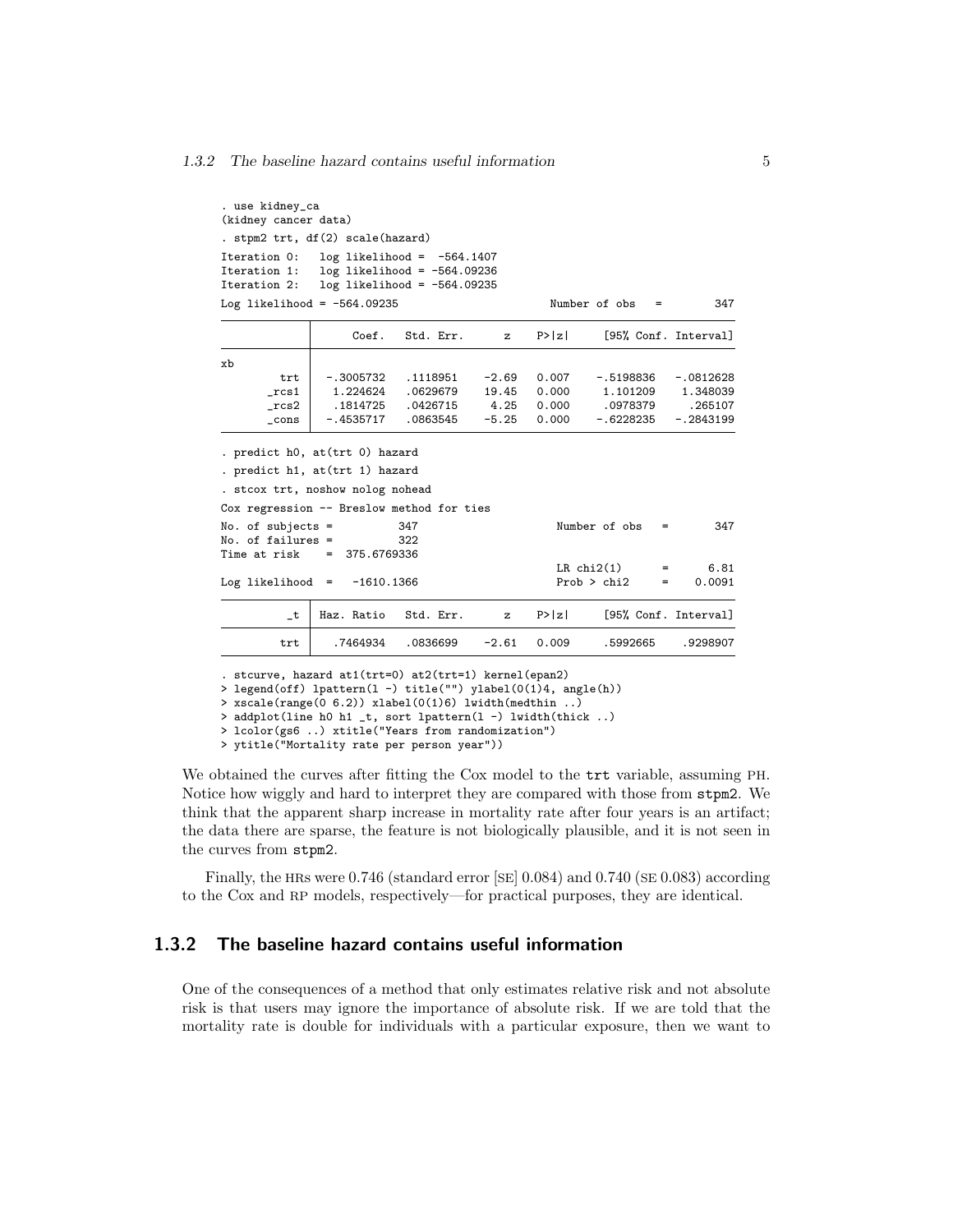know what reference value this doubling refers to. In a survival model, the reference is usually the baseline hazard rate, which usually changes as a function of time. Thus even if the PH assumption is reasonable, the impact of a particular exposure in absolute terms depends on how long has passed since the time origin (diagnosis, randomization, start of treatment, etc.) and the magnitude of the underlying hazard rate.

An example to illustrate the importance of the baseline hazard is in survival from colon cancer. Figure 1.2(a) shows data from England and Wales where the time from diagnosis to death from colon cancer in those ages < 50 years has been modeled and smooth estimates of the hazard function derived for two time periods, 1981–1985 and 1986–1990. The event is death from any cause and thus the hazard rate can be considered as a mortality rate. The model assumes that the two hazard rates are proportional. The figure shows that the mortality rate is high in the first few months after diagnosis, but then decreases. By about 8 years, the mortality rate is very close to zero. We can infer that very few colon cancer patients who have survived to this time will actually die between 8 and 10 years. When the mortality rate associated with a diagnosis of a particular disease approaches zero, we have what is know as "statistical" or "population" cure (Lambert et al. 2007). The HR between the two time periods is 0.92, implying that the mortality rate is 8% lower in the more recent period. As the model assumes PH, the estimated relative effect is forced to be the same over the whole time period.

Figure 1.2(b) shows the difference in the hazard (mortality) rates. The absolute difference decreases with increasing follow-up time. Thus the 8% reduction in the mortality rate has little impact beyond about 6 years.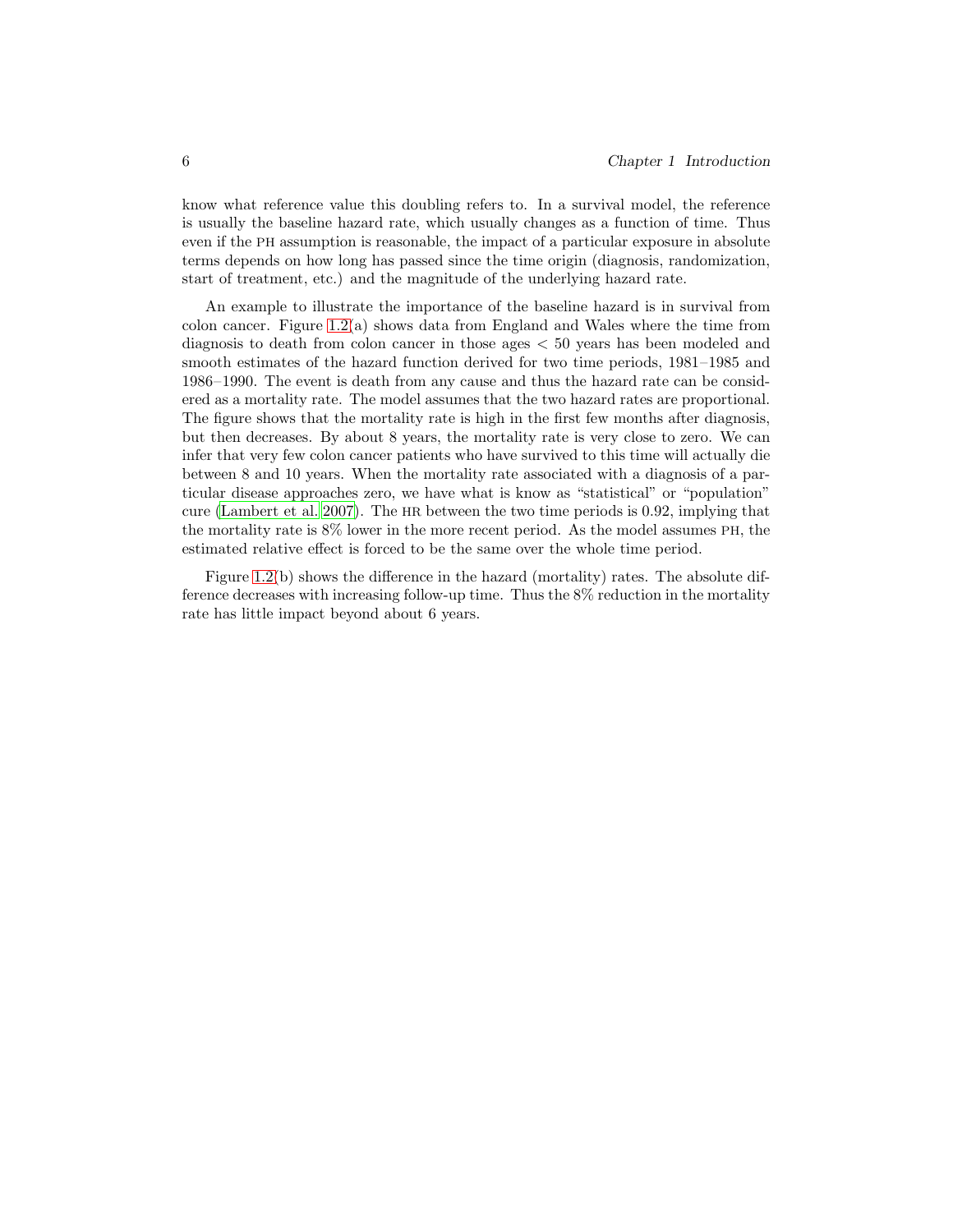

Figure 1.2. Cancer of the colon in England and Wales 1981–1985 and 1986–1990 for subjects aged  $< 50$  years: (a) hazard rates, (b) difference in hazard rates, (c) survival functions, and (d) difference in survival functions. PYs stands for person-years.

Figure 1.2(c) shows the estimated survival functions and figure 1.2(d) shows the difference in the two survival curves. Figure 1.2(d) shows an improvement of just under 3% in absolute terms in survival in the more recent period. This should be expected given that the more recent period has a lower mortality rate. When we look at the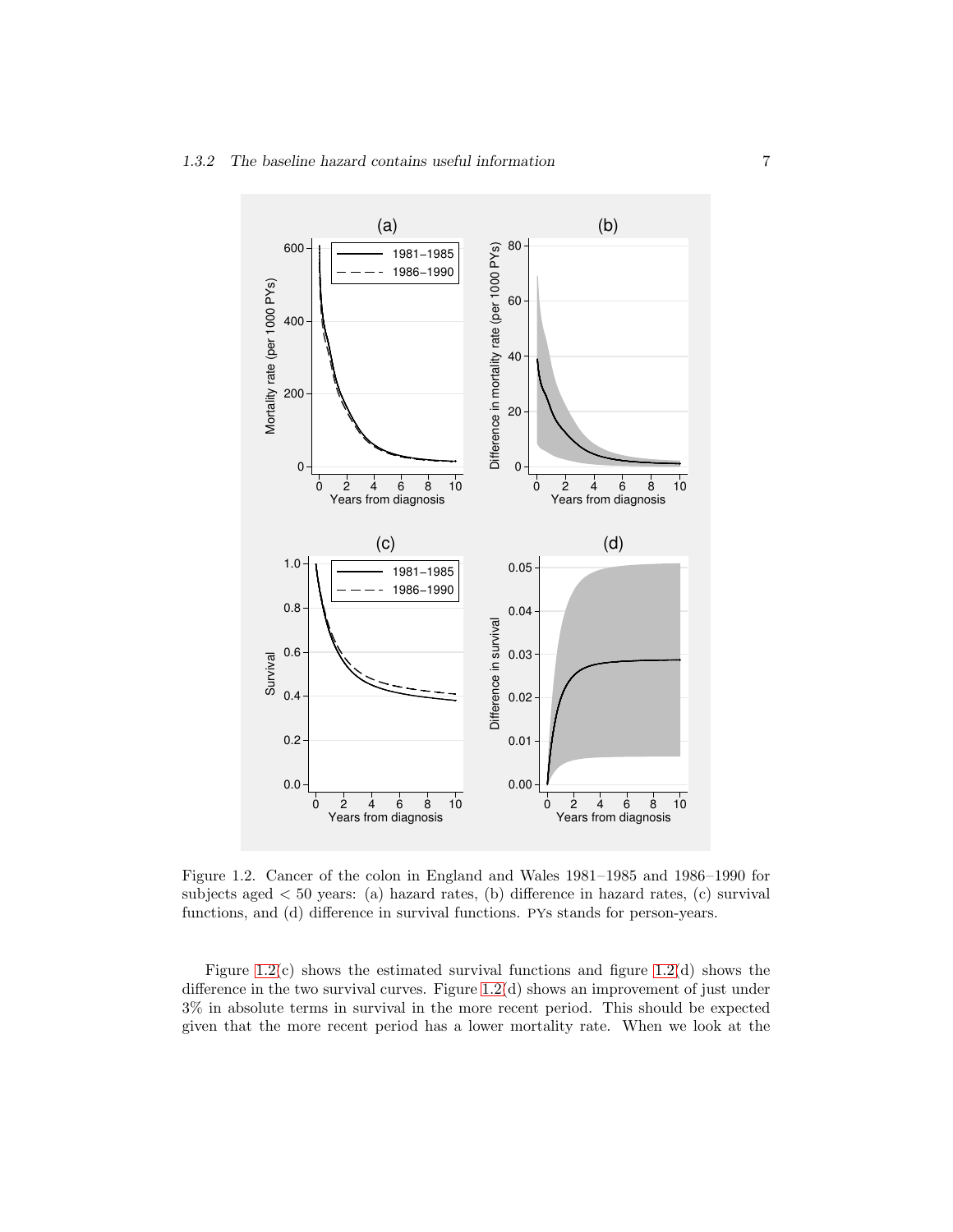difference in the survival curves, we see that most of the improvement has been in the first 2–3 years.

We feel that the graphs shown in figure 1.2 give a better understanding of the disease and of the improvement in the more recent period than just quoting a hazard ratio of 0.92.

#### 1.3.3 Advantages of smooth survival functions

A Kaplan–Meier plot of the survival function,  $S(t)$ , is an important feature of most survival analyses and is widely presented in publications of applied work. For the Cox model, Stata's predict command after stcox with the basesurv() option provides an estimate of the baseline survival function,  $S_0(t) = S(t|\mathbf{x} = 0)$ . From the baseline survival and the HR, we can predict the survival function for any combination of covariate values. However, all such survival functions are step functions and typically are not particularly smooth. However, it is reasonable to suppose that the underlying function is smooth. Also, the least precise parts of the curve get the most visual weight, a general criticism of Kaplan–Meier survival curves.

Kaplan–Meier-type estimates of  $S(t)$  are composed of a sequence of point estimates of the survival function that are highly serially correlated. Accordingly, Kaplan–Meier plots tend to display "runs" of values that move away from and back toward the general trend, giving an undulating appearance. This may make the curve difficult to interpret and may lead to overemphasis of local features.

An example of these aspects, which is particularly a problem in smaller samples, appears in the kidney cancer data (see figure 1.3).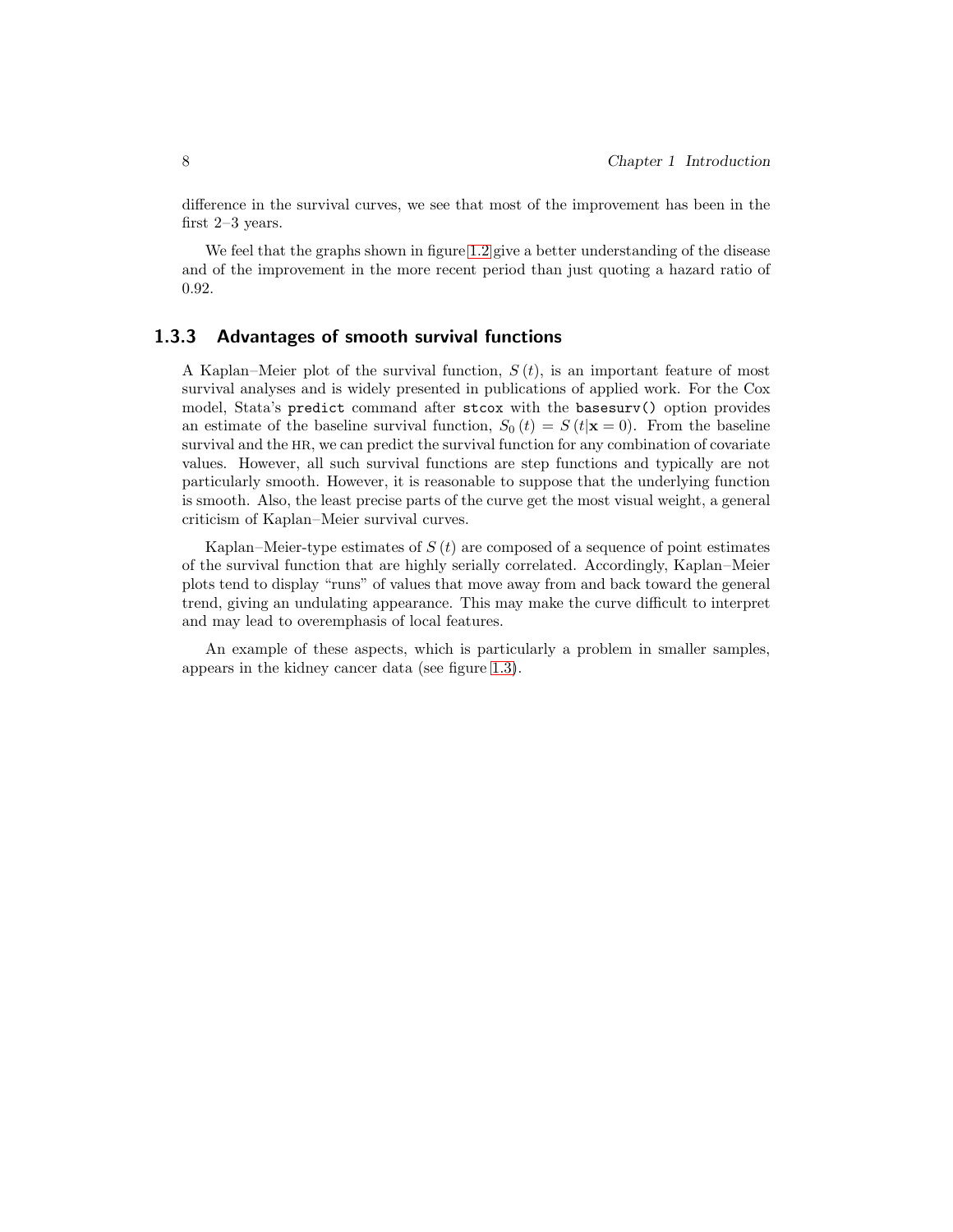(Pages omitted)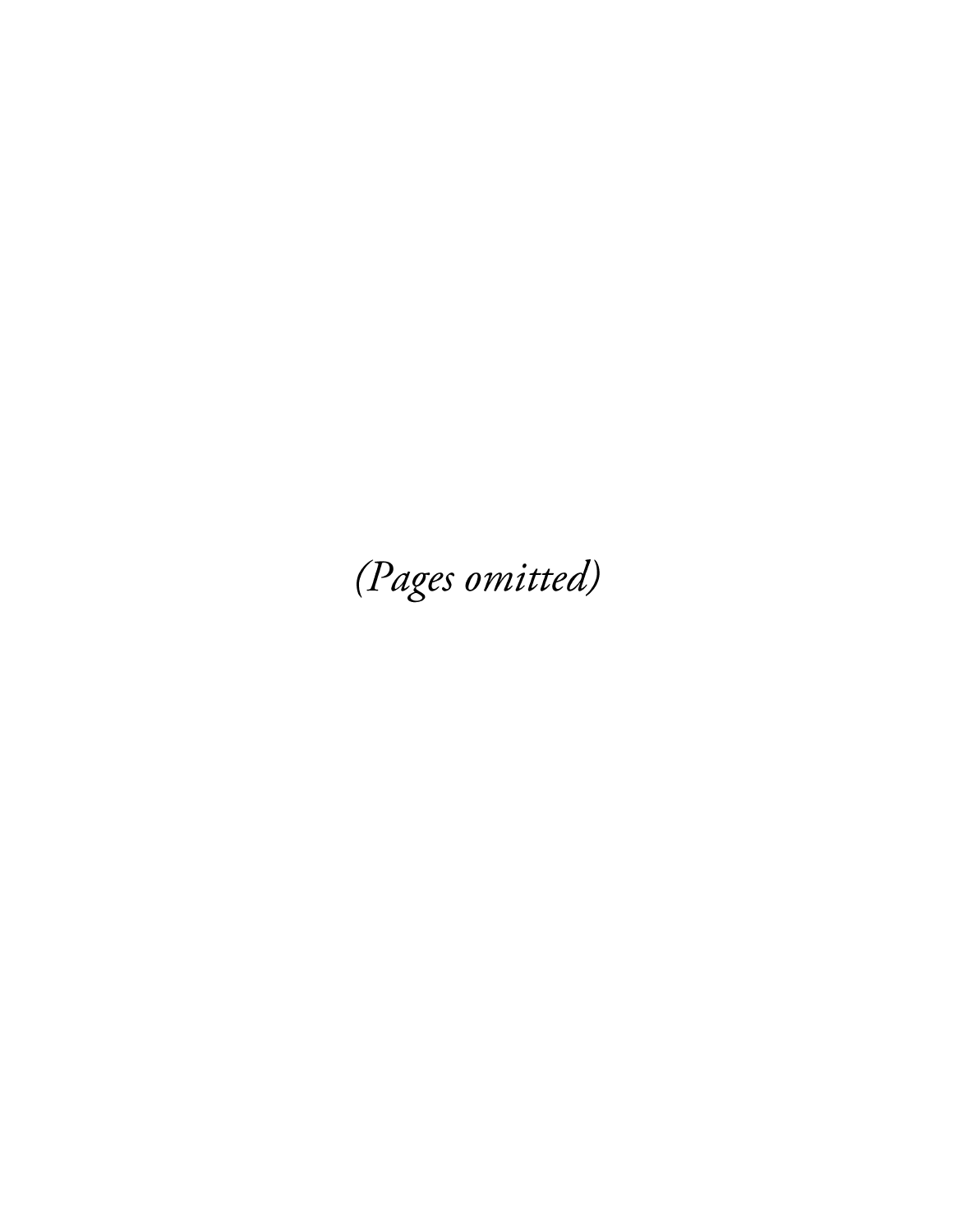possible to define such an average HR, we doubt its usefulness, because the issue of noninterpretability remains. The HR is by definition a ratio of hazard functions. For example, a HR function that starts  $> 1$  for small t and becomes  $< 1$  for large t is not meaningfully summarized by a single value near 1. We therefore regard the single HR as a meaningless summary under nonproportional hazards unless the departures from proportionality are so small as to be unimportant. We prefer to allow the HR to be a function of time, as described for some of the models in chapters 5 and 7.

#### 1.4 Why parametric models?

#### 1.4.1 Smooth baseline hazard and survival functions

Parametric survival models generally provide smooth estimates of the hazard and survival functions for any combination of covariate values. Exceptions are piecewise models—for example, the piecewise exponential (see section 4.3.1), for which the hazard function is a step function and the survival function has discontinuities in the first derivative.

#### 1.4.2 Time-dependent HRs

With parametric models, we can obtain essentially any type of output—for example, a time-dependent HR (see section 7.6)—as a function of the estimated model parameters (the covariates and time). Furthermore, we can use Stata's powerful predictnl command, which implements the delta method using numeric derivatives, to get SEs and CIs quite easily (see section 1.9).

#### 1.4.3 Modeling on different scales

Sometimes, a covariate whose effect is nonproportional on the hazards scale may be (much closer to) proportional on another scale, such as the odds or probit (inverse normal probability) scales (see chapter 5). We may be able to take advantage of the different possible scales to build a parsimonious and efficient alternative to a PH model.

#### 1.4.4 Relative survival

In cancer survival, we often want to know the impact of covariates on the mortality rate for a particular cancer. However, because cancer is usually a disease of old age, many people may die of diseases other than the cancer they were originally diagnosed with. In relative survival models, we deal with this issue by incorporating expected mortality, which we can usually obtain from routine data sources. Traditionally, simple piecewise models have been used for relative survival, but all the advantages of standard parametric survival models also apply to relative survival models. See chapter 8 for details.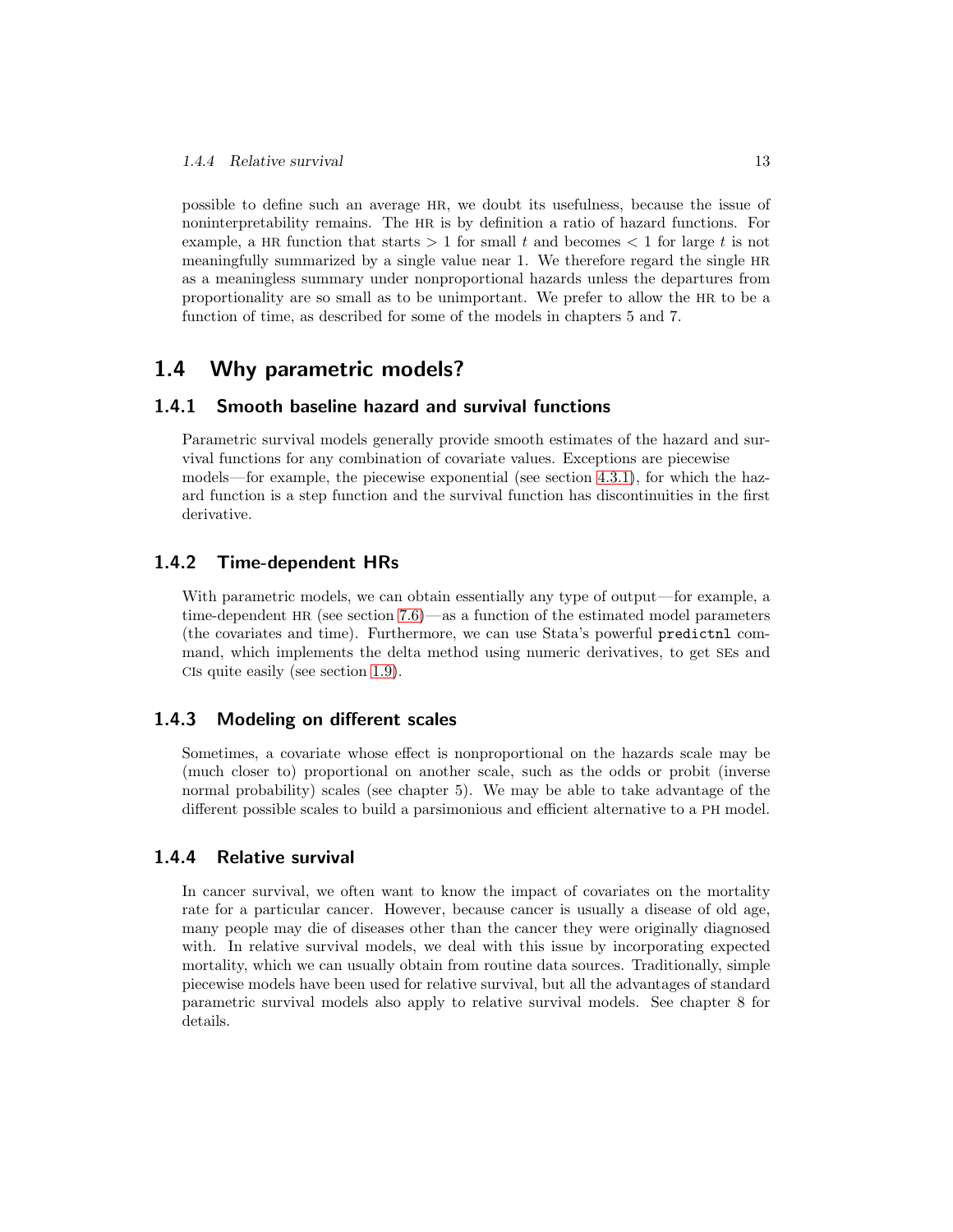#### 1.4.5 Prediction out of sample

The baseline survival function in a Cox model (estimated by predict varname, basesurv() following use of stcox) is available only in the estimation sample. To predict survival outside the estimation sample, we need special measures, such as interpolation or even extrapolation. Using special measures limits the applications of the Cox model in some situations. An important case arises when we wish to validate a survival model in an independent sample, a task that necessitates out-of-sample prediction (see section 6.8).

#### 1.4.6 Multiple time scales

In a Cox model, we can consider only one time scale—for example, time from diagnosis of disease or time from randomization in a clinical trial. Sometimes, for example, in age–period–cohort models (Clayton and Schifflers 1987), we might want to consider more than one time scale. See section 7.9 for an example of using multiple time scales.

#### 1.5 Why not standard parametric models?

We have outlined some advantages of working with parametric models. In chapter 13 of Cleves et al. (2010)—an excellent introduction to survival analysis in Stata—the authors describe six standard parametric survival models—exponential, Weibull, Gompertz, lognormal, loglogistic, and generalized gamma. The models, together with a rich set of extensions, are implemented in the portmanteau command streg. Cleves et al. (2010) give formulas for the hazard and survival functions for these models, together with detailed examples and their implementation in Stata. We do not repeat the material here.

With such riches available, why do we need to go beyond streg? There are two main reasons. First, the simpler parametric models in streg may not be flexible enough to adequately represent, say, the hazard function—in other words, they may not fit the data well enough. (Concern about possible lack of fit of parametric models is one of the main reasons for the popularity of the Cox model; the shape of the baseline distribution does not influence estimates of HRs.) For example, the main parametric PH model, the Weibull, has a hazard function that always goes in the same direction with time—up, down, or constant. Many real-life datasets have hazards that peak after some period of time and then decline, so the Weibull model can never fit such data well. Second, in our book, we present new classes of parametric models that include flexible PH models, but also flexible proportional odds (PO) and probit-scale models. These alternative models greatly extend the range of survival distributions that can be estimated.